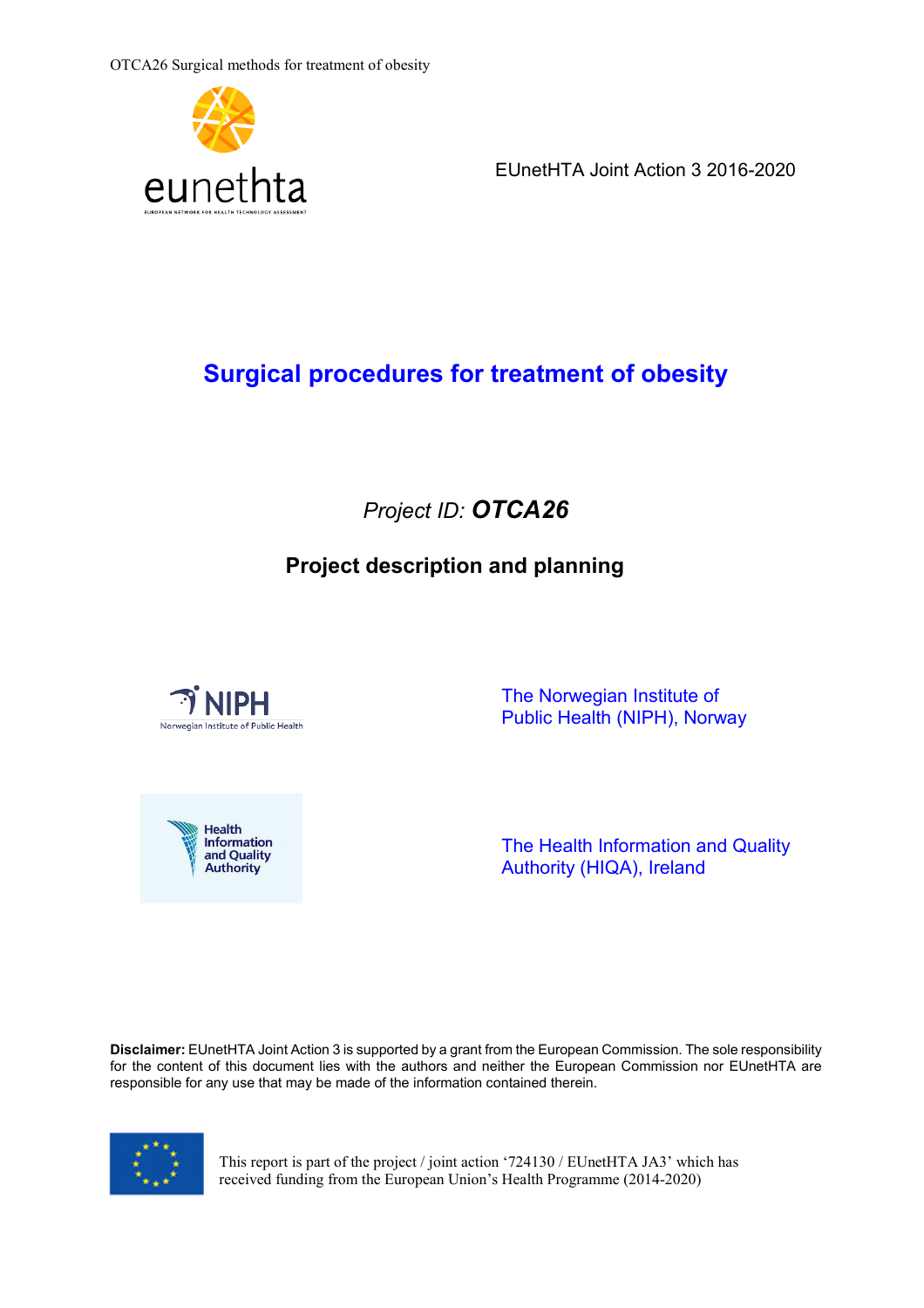# **Version Log**

| <b>Version</b><br>number | Date       | <b>Modification</b>                                                                           | <b>Reason for the modification</b>                                                                            |
|--------------------------|------------|-----------------------------------------------------------------------------------------------|---------------------------------------------------------------------------------------------------------------|
| V <sub>1</sub>           | 21/01/2020 | Draft sent to co-authors.                                                                     | Integration of comments and<br>suggestions from co-authors.                                                   |
| V <sub>2</sub>           | 25/03/2020 | Feedback on the draft protocol from<br>all dedicated reviewer groups and<br>experts received. | Integration of comments and<br>suggestions from dedicated<br>reviewers and experts.                           |
| V <sub>3</sub>           | 14/04/2020 | Second round of feedback from the<br>co-authors.                                              | Integration of comments, and<br>final version sent to co-<br>authors for approval.                            |
| V <sub>4</sub>           | 30/06/2020 | Third round of feedback from co-<br>authors                                                   | Send final version to experts<br>and dedicated reviewers.                                                     |
| V5                       | 11/08/2020 | Received final comments on the<br>protocol.                                                   | Revised and sent the protocol<br>for publication.                                                             |
| V6                       | 23/04/2021 | Final version including updated<br>timelines                                                  | Revision of timelines (update<br>of Table 1-3). Deletion of<br>tables on human resources<br>and expenditures. |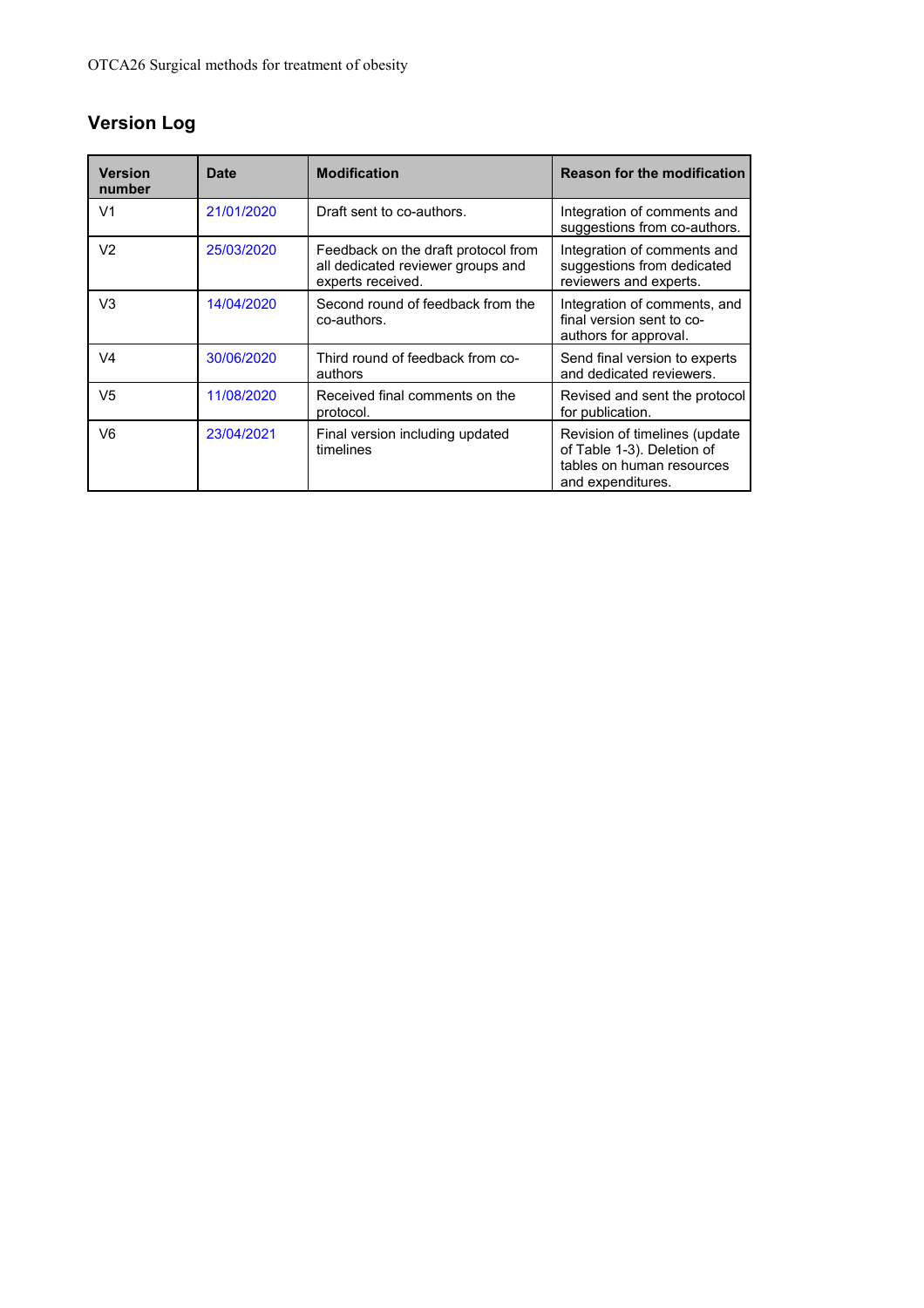### **CONTENTS**

| 1            |                             |                                                                               |  |
|--------------|-----------------------------|-------------------------------------------------------------------------------|--|
|              | 1.1<br>$1.2^{\circ}$<br>1.3 |                                                                               |  |
| $\mathbf{2}$ |                             |                                                                               |  |
|              | 2.1<br>2.2                  |                                                                               |  |
| 3            |                             |                                                                               |  |
|              | 3.1<br>3.2                  |                                                                               |  |
| 4            |                             |                                                                               |  |
| 5            |                             |                                                                               |  |
|              | 5.1<br>5.2                  | Checklist for potential ethical, organisational, patient and social and legal |  |

## **List of tables**

| Table 2-5: Project Scope: PICO (please see HTA Core Model® for rapid REA) 15 |  |
|------------------------------------------------------------------------------|--|
|                                                                              |  |
|                                                                              |  |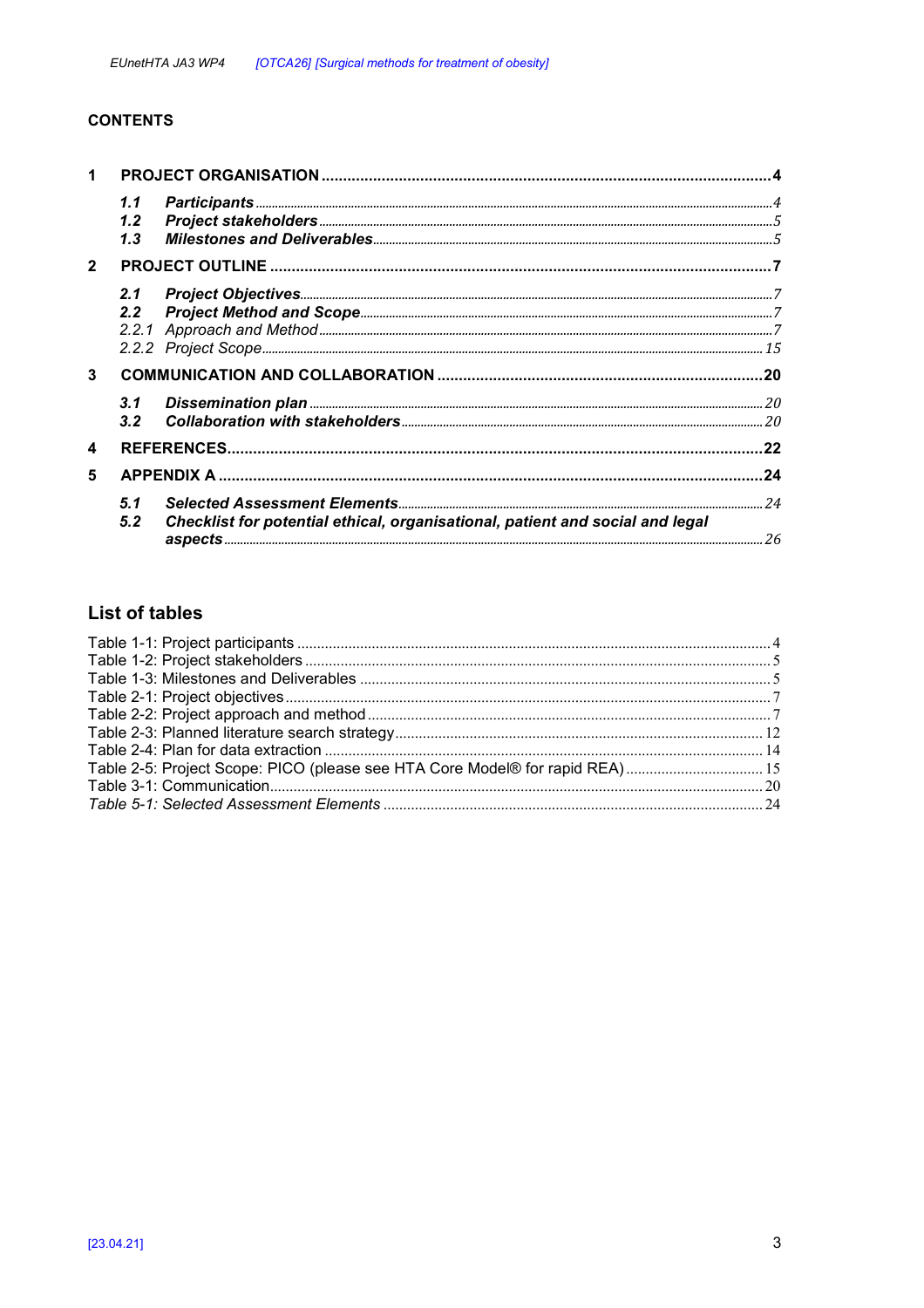# **1 Project organisation**

## **1.1 Participants**

*Table 1-1: Project participants* 

|                | <b>Agency</b>                                                       | Role in the project                  | <b>Country</b> | <b>Distribution of work</b>                                                                                                                                                                                                                                                                                                                                                                                                                                                                                                                                                                                                                                                                                                    |  |
|----------------|---------------------------------------------------------------------|--------------------------------------|----------------|--------------------------------------------------------------------------------------------------------------------------------------------------------------------------------------------------------------------------------------------------------------------------------------------------------------------------------------------------------------------------------------------------------------------------------------------------------------------------------------------------------------------------------------------------------------------------------------------------------------------------------------------------------------------------------------------------------------------------------|--|
|                | Assessment team                                                     |                                      |                |                                                                                                                                                                                                                                                                                                                                                                                                                                                                                                                                                                                                                                                                                                                                |  |
| 1.             | οf<br>Norwegian<br>Institute<br>Public Health (NIPH)                | Author                               | Norway         | Overall responsibility for<br>production and quality of<br>assessment: develop the first<br>draft of the project plan; perform<br>the literature search, carry out<br>the assessment: select and<br>answer assessment elements<br>(for the domains EFF and SAF);<br>fill in the checklist on potential<br>'ethical, organisational, patient,<br>social, and legal aspects' of the<br>HTA core model for rapid REA;<br>quality check all steps of the<br>production process for the TEC<br>and CUR domain, send 'draft<br>versions' to reviewers for<br>comments, compile feedback<br>from reviewers and incorporate<br>relevant changes to the draft<br>version and the final<br>assessment including an<br>executive summary. |  |
| 2.             | Health Information and<br><b>Quality Authority (HIQA)</b>           | Co-Author, and<br>dedicated reviewer | Ireland        | Review the project plan draft,<br>select and answer assessment<br>elements for the domain TEC<br>and CUR. Support the<br>production of the assessment<br>report and quality check all<br>steps of their production (data,<br>information, sources); contribute<br>in answering questions related<br>to potential ethical,<br>organisational, patient, social<br>and legal aspects if needed.<br>Approve/endorse conclusions<br>drawn as well as all draft<br>versions and the final<br>assessment including the<br>executive summary.                                                                                                                                                                                          |  |
| 3.             | Agency for Health Quality<br>and Assessment of<br>Catalonia (AQuAS) | <b>Dedicated Reviewer</b>            | Spain          | Review of draft project plan, and<br>first draft report with included<br>studies and results.                                                                                                                                                                                                                                                                                                                                                                                                                                                                                                                                                                                                                                  |  |
| $\mathbf{4}$ . | High Authority of Health<br>(HAS)                                   | <b>Dedicated Reviewer</b>            | France         | Review of draft project plan, and<br>first draft report with included<br>studies and results.                                                                                                                                                                                                                                                                                                                                                                                                                                                                                                                                                                                                                                  |  |
| 5.             | <b>State Health Care</b><br><b>Accreditation Agency</b><br>(VASPVT) | <b>Dedicated Reviewer</b>            | Lithuania      | Review of draft project plan, and<br>first draft report with included<br>studies and results.                                                                                                                                                                                                                                                                                                                                                                                                                                                                                                                                                                                                                                  |  |
|                | Contributors                                                        |                                      |                |                                                                                                                                                                                                                                                                                                                                                                                                                                                                                                                                                                                                                                                                                                                                |  |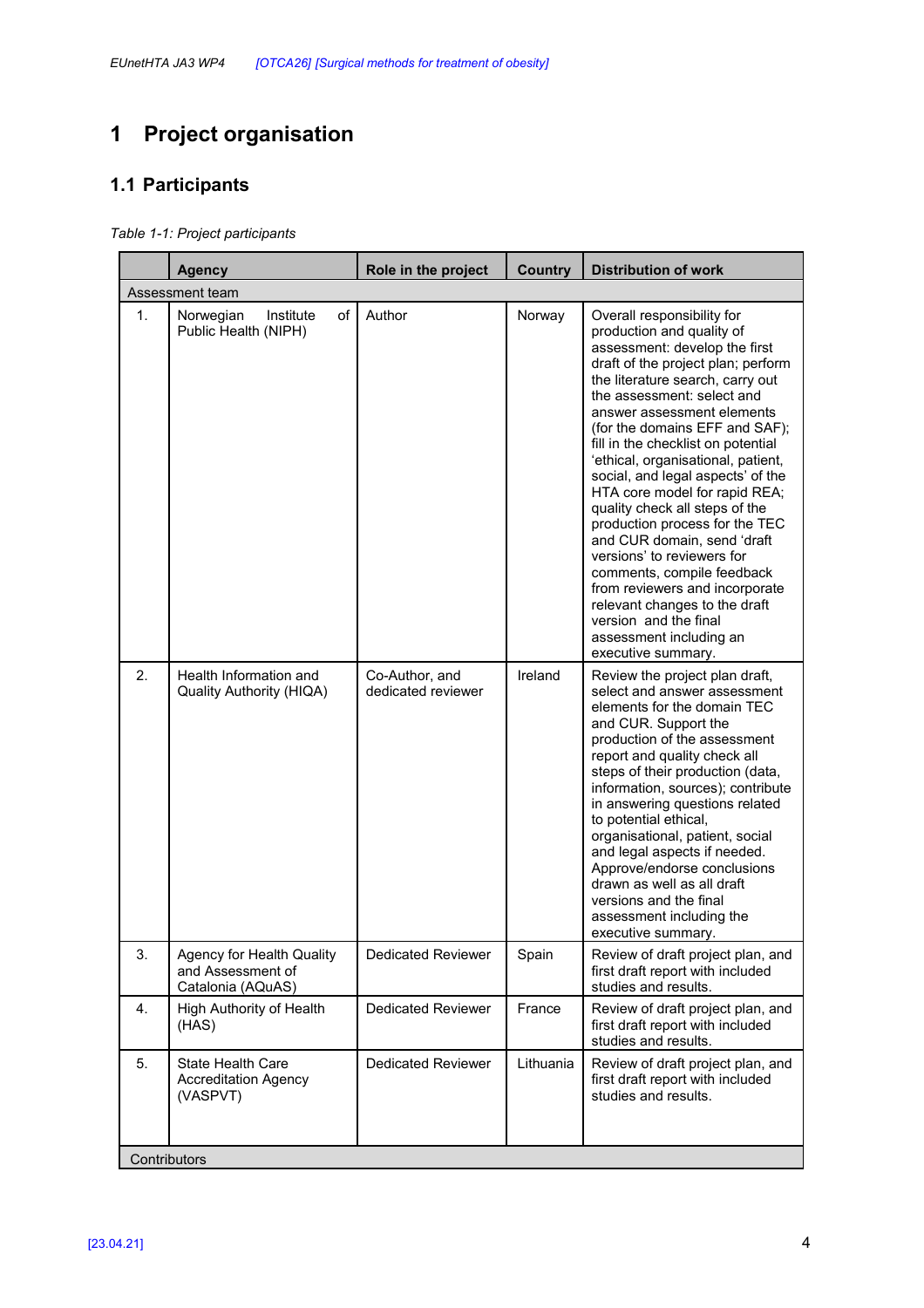| 6.  | Dr. Tom Mala, Oslo<br>University Hospital (OUS)                                                                                | Clinical expert<br>(obesity surgeon)                  | Norway | Takes part in the scoping of the<br>project and the review of the<br>assessment prior to publication.<br>Answers to clinical questions<br>throughout the project. |
|-----|--------------------------------------------------------------------------------------------------------------------------------|-------------------------------------------------------|--------|-------------------------------------------------------------------------------------------------------------------------------------------------------------------|
| 7.  | Dr. Rune Sandbu, Vestfold<br>Hospital Trust (SIV)                                                                              | Clinical expert<br>(obesity surgeon)                  | Norway | Takes part in the scoping of the<br>project and the review of the<br>assessment prior to publication.<br>Answers to clinical questions<br>throughout the project. |
| 8.  | Dr. Judith Aron-Wisnewsky,<br>Assistance publique<br>(Paris hospitals) (APHP),<br>Pitié<br>Salpêtrière University Hosp<br>ital | Clinical expert<br>(endocrinologist/nutri<br>tionist) | France | Takes part in the scoping of the<br>project and the review of the<br>assessment prior to publication.<br>Answers to clinical questions<br>throughout the project. |
| 9.  | Dr. Laurant Genser,<br>Assistance publique<br>(Paris hospitals) (APHP),<br>Faculty of Medicine,<br>Sorbonne University         | Clinical expert<br>(obesity surgeon)                  | France | Takes part in the scoping of the<br>project and the review of the<br>assessment prior to publication<br>Answers to clinical questions<br>throughout the project.  |
| 10. | TBD                                                                                                                            | <b>Medical Editor</b>                                 |        | Text editing.                                                                                                                                                     |
| 11. | The Norwegian Institute of<br>Public Health (NIPH)                                                                             | Project Manager                                       | Norway | Project management                                                                                                                                                |

*CUR=current use; EFF=effectiveness: HTA= Health Technology Assessment; PICO= population, intervention, comparison, and outcomes framework; REA= rapid effectiveness assessment: SAF= safety; TBD= to be decided; TEC=technical aspects* 

## **1.2 Project stakeholders**

*Table 1-2: Project stakeholders* 

| <b>Organisation</b>                                                                                                                                                                                                                                                                                                                                                                                                                                                          | Role in the project [e.g.,<br>manufacturer, patient/ consumer/<br>citizen (representative)] |
|------------------------------------------------------------------------------------------------------------------------------------------------------------------------------------------------------------------------------------------------------------------------------------------------------------------------------------------------------------------------------------------------------------------------------------------------------------------------------|---------------------------------------------------------------------------------------------|
| Allergan Inc: adjustable LAP BAND®; Apollo<br>Endosurgery: adjustable gastric band LAP-BAND®<br>Bariatric solutions: Mini Mizer Extra gastric Band;<br>MiiMizer gastric ring; Cousin Biotec: adjustable gastric<br>band ADHESIX® BIORING®; Ethicon: REALIZE® adjustable<br>gastric band; Helioscopic: the Heliogast® gastric band<br>MID- Medical Innovation Development: the MIDBAND®<br>We will reach out to manufacturers and confirm that their<br>product is CE-marked. | Manufacturers of adjustable gastric<br>bands (and gastric rings)                            |

## **1.3 Milestones and Deliverables**

*Table 1-3: Milestones and Deliverables* 

| <b>Milestones/Deliverables</b>                                    | <b>Start date</b> | <b>End date</b> |
|-------------------------------------------------------------------|-------------------|-----------------|
| <b>Project duration</b>                                           | 15/10/2019        | 30/06/2021      |
| <b>Scoping phase</b>                                              | 15/10/2019        | 11/08/2020      |
| Identification of manufacturer(s) and external experts; optional: | 15/10/2019        | 24/01/2020      |
| <i>identification of patients</i>                                 |                   |                 |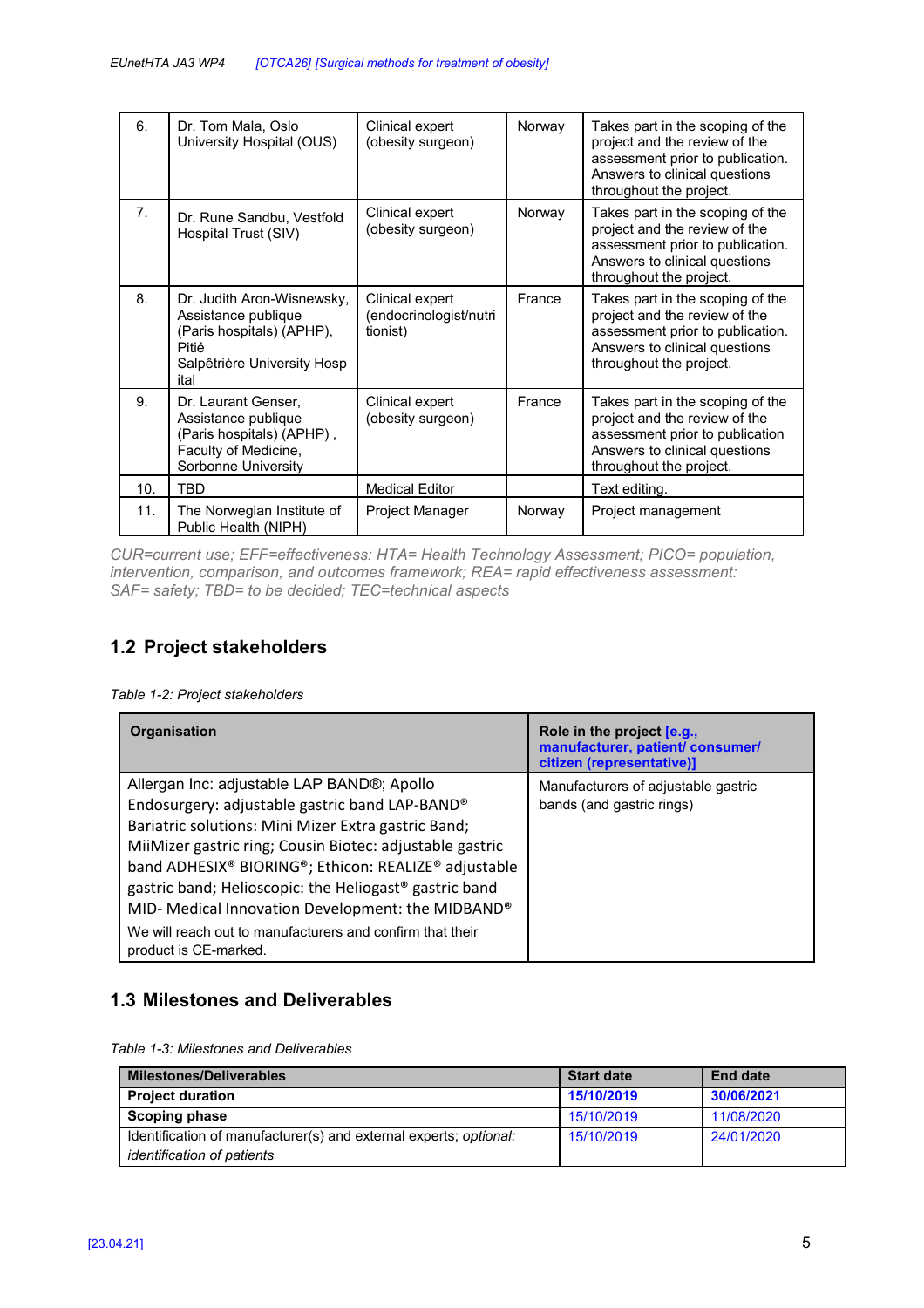| Scoping and development of draft Project Plan incl. preliminary<br><b>PICO</b> | 15/10/2019 | 28/02/2020 |
|--------------------------------------------------------------------------------|------------|------------|
| Consultation of draft project plan with co-authors                             | 21/01/2020 | 10/02/2020 |
| Share the preliminary PICO with external experts (and patients) for            | 24/01/2020 | 24/02/2020 |
| comments                                                                       |            |            |
| Internal Scoping e-meeting with the assessment team                            | 07/01/2020 | 07/01/2020 |
| Consultation of draft Project Plan with dedicated reviewers                    | 17/02/2020 | 24/02/2020 |
| Consultation of draft Project Plan with external experts                       | 17/02/2020 | 25/03/2020 |
| Amendment of draft Project Plan & final Project Plan available                 | 26/03/2020 | 11/08/2020 |
| <b>Assessment phase</b>                                                        | 12/08/2020 | 30/06/2021 |
| Writing first draft rapid assessment (including time for QA check by           | 04/01/2021 | 04/05/2021 |
| co-authors).                                                                   |            |            |
| Review by dedicated reviewer(s), and $\geq 2$ external clinical experts        | 05/05/2021 | 24/05/2021 |
| Writing second draft rapid assessment (including time for QA check             | 25/05/2021 | 17/06/2021 |
| by co-authors)                                                                 |            |            |
| Medical editing                                                                | 18/06/2021 | 23/06/2021 |
| Writing of third version of rapid assessment                                   | 24/06/2021 | 27/06/2021 |
| Formatting                                                                     | 28/06/2021 | 30/06/2021 |
| Final version of rapid assessment                                              |            | 30/06/2021 |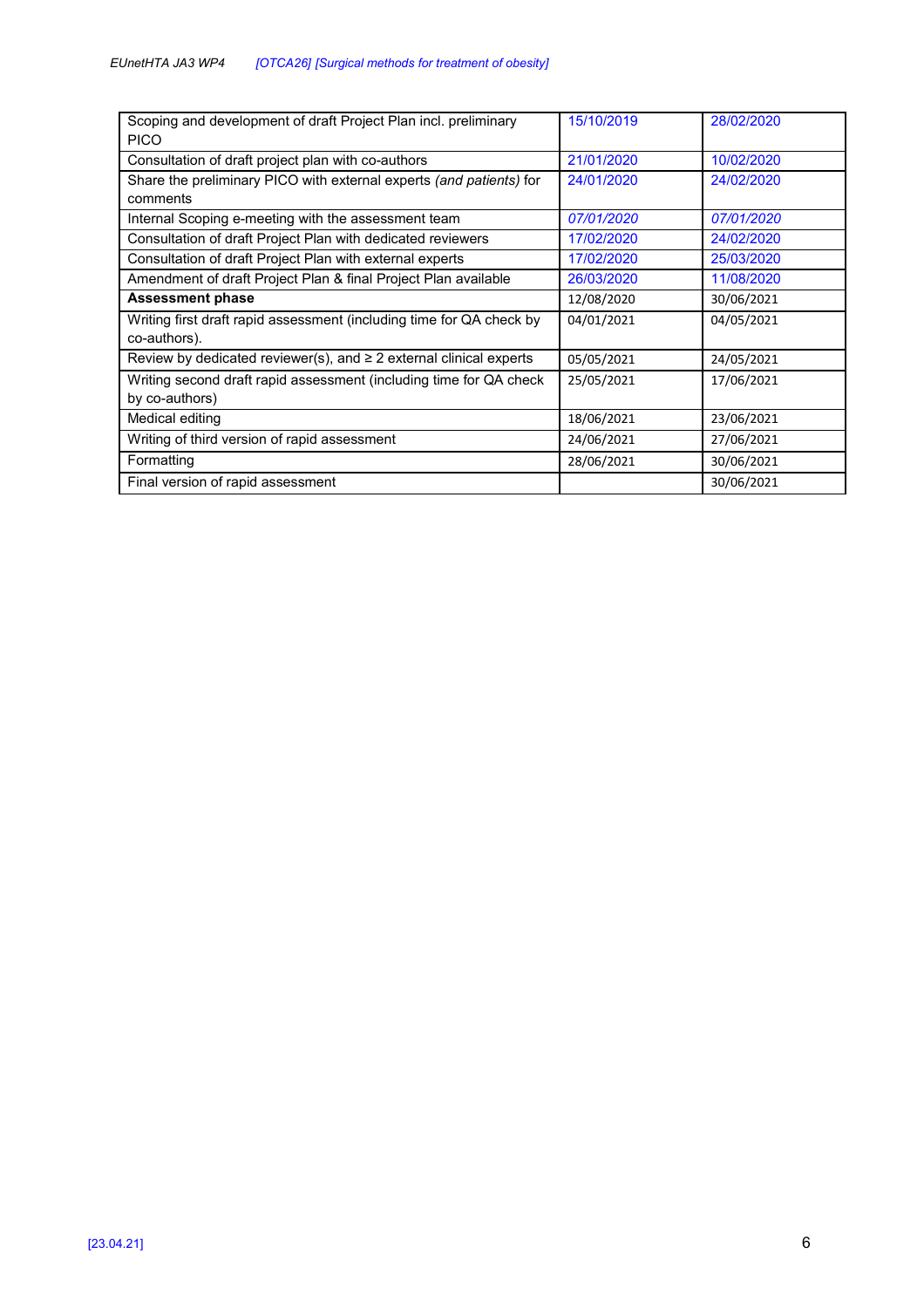# **2 Project Outline**

## **2.1 Project Objectives**

The rationale of this assessment is to collaboratively produce structured (rapid) core HTA information on medical technologies. In addition, the aim is to apply those collaboratively produced assessments in the national or regional context*.* 

| List of project objectives                                                                                                                                                     | Indicator (and target)                                                                                           |
|--------------------------------------------------------------------------------------------------------------------------------------------------------------------------------|------------------------------------------------------------------------------------------------------------------|
| To jointly produce health technology<br>assessments that are fit for purpose, of high<br>quality, of timely availability, and cover the whole<br>range of health technologies. | Production of 1 (rapid) relative effectiveness<br>assessment.                                                    |
| To apply this collaboratively produced<br>assessment into local (e.g. regional or national)<br>context.                                                                        | Production of $\geq 2$ local (e.g. national or regional)<br>reports based on the jointly produced<br>assessment. |

This rapid assessment addresses the following research question: What is the relative effectiveness and safety of current bariatric surgery procedures for the treatment of adults with obesity.

This topic was chosen based on a request from The National System for Introduction of New Health Technologies within the Specialist Health Service in Norway, who commissioned The Norwegian Institute of Public Health, to do a HTA on surgical procedures for the treatment of obesity. The relevance of the topic lies in evidence suggesting that bariatric surgery decreases the risk of premature death, and other physical morbidities, but the effectiveness and safety of different surgical procedures may differ.

## **2.2 Project Method and Scope**

#### 2.2.1 Approach and Method

*Table 2-2: Project approach and method* 

#### **Project approach and method**

We will within this rapid Relative Effectiveness Assessment, describe the technical characteristics of technology (TEC) under assessment (i.e. type of device, procedure), assess health problem and current use of the technology (CUR) (i.e. target condition, target group), clinical effectiveness (EFF) (i.e. relative health benefits), and safety (SAF) (i.e. unwanted or harmful effects). As results from previous studies suggest that weight regain often may occur two years after surgery (1, 2), we will aim to assess relative effectiveness and safety at both short and long-term follow up.

In addition (and as described later on), we will complete the EUnetHTA checklist for potential ethical, organisational, and social and legal aspects. We will use the Core Model for Rapid Relative Effectiveness Assessment Version 4.2 as the reference framework for the selection of the assessment elements per domain (3).

We will use the following reports identified in the initial scoping search as a starting point for this assessment:

• Colquitt et al. (2014). Surgery for weight loss in adults (4)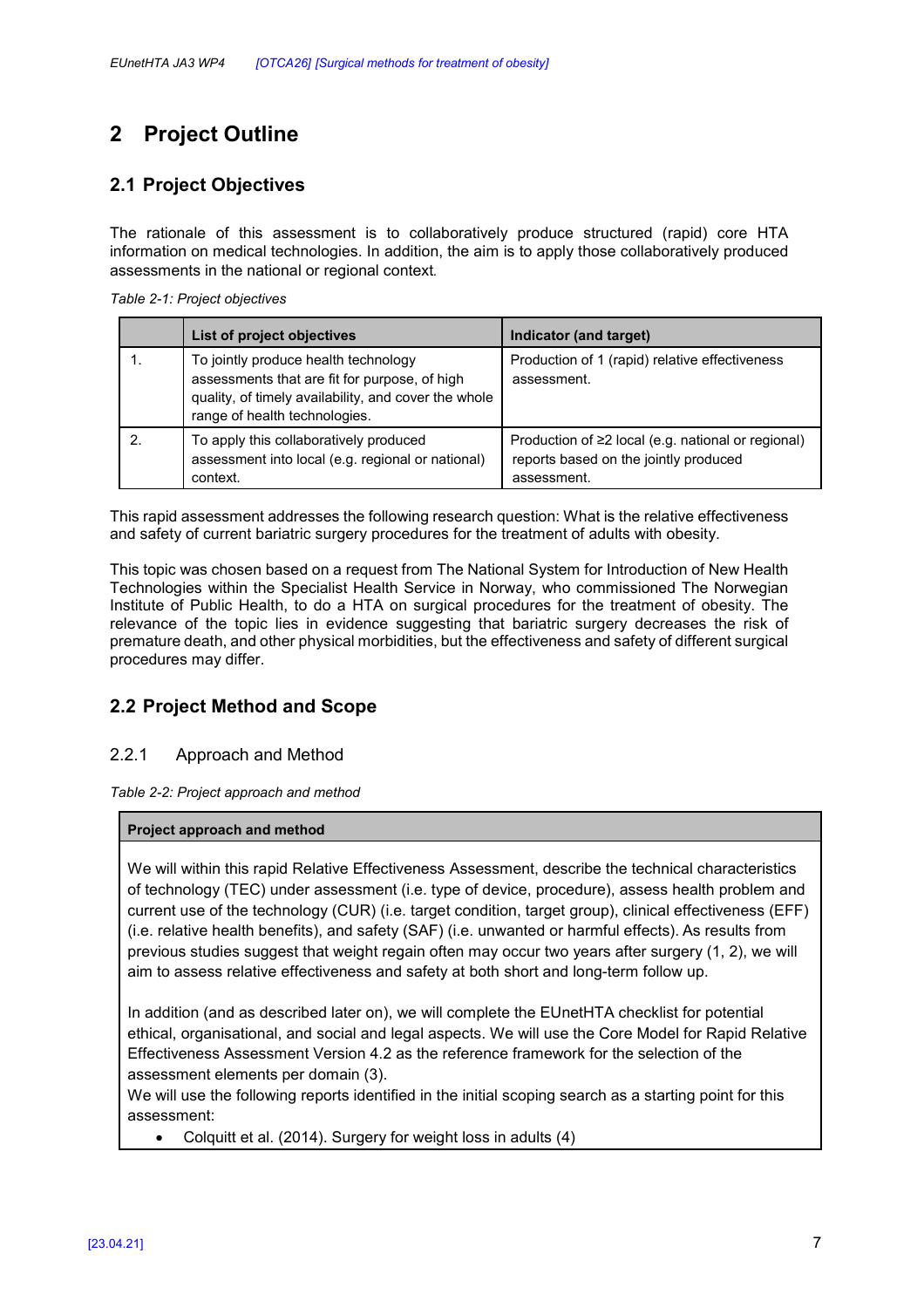- O'Brien et al. (2019). Long –term outcomes after bariatric surgery: a systematic review and meta-analysis of weight-loss at 10 or more years for all bariatric procedures and a single centre review of 20-year outcomes after adjustable gastric banding (5)
- KCE (2019):Bariatric surgery: an HTA report on the efficacy, safety and cost.-effectiveness (6)
- HAS (2019) Surgical treatment of severe and massive obesity by one anastomosis gastric bypass (7)
- ICER (2015) Controversies in obesity treatment (8)

#### **TEC and CUR domains**

We will consider information from identified relevant reports (see above), information from current clinical guidelines, and from a general literature search. In addition, we will consider input from clinical experts, patient partners/organisations and information from web-searches. We will ask manufacturers to provide details of their products to ensure that our description of the product and how it should be used is factually accurate, and also ask for a list on any trials involving their products so that we can cross-check their list against our search to ensure it was comprehensive, and identify any on-going trials of which we should be aware.

#### **EFF and SAF domains**

We will consider whether it is appropriate to use the findings from any existing evidence synthesis (i.e. from systematic reviews, or from parts of guidelines or HTA reports) as starting points. Using existing data syntheses prevents duplication of efforts, i.e. prevents conduct of unnecessary assessments, with all what that entails in terms of waste of time and resources.

Use of findings from existing systematic reviews may include the use of search results, use of extracted data, study level risk of bias assessment and/or synthesis (9, 10). In order to use/include data from existing systematic reviews, the scope of existing and the new assessment must match closely (see Section 2.2.2.). Two reviewers will independently appraise the PICO and the search strategy to see if there is a match, and they will if so, assess the methodological rigor of the existing evidence synthesis (using the AMSTAR 2 instrument (11)). We will based on this assessment decide whether, and how, to use the findings from existing evidence syntheses. We will check identified systematic reviews to ensure that all studies relevant for the review question have been included.

We will, if suitable evidence is available, use this evidence together with evidence from primary studies (as described in section 2.2.2) published after the last search of the latest evidence synthesis. If no suitable evidence is available, we will conduct a completely new systematic review including original studies only. Table 2-3 provides further details on the planned literature search strategy. Original studies will be assessed according to the 'risk of bias' section below.

#### **Selection of (systematic reviews) and individual studies**

All references identified from the literature search will after de-duplication in Endnote X8.2 be exported to Covidence (www.covidence.org), after which additional duplicates will be identified and removed by the lead author.Two reviewers will independently use Covidence to screen titles and abstracts, assessing their relevance against inclusion and exclusion criteria. Possible relevant references will be retrieved in full text and assessed independently by two reviewers. In the case of multiple publications from the same RCT, we will use only the most recently published data for that time point. Any disagreements will be resolved by discussion, or if needed by the use of an arbitrator.A flow diagram using PRISMA guidelines will be generated to report the selection process and all results (12). Covidence will be used for reference management. Any systematic review that is identified as relevant through this process will be checked to ensure that no included study relevant to this systematic review has been missed.The co-author team will quality control this process.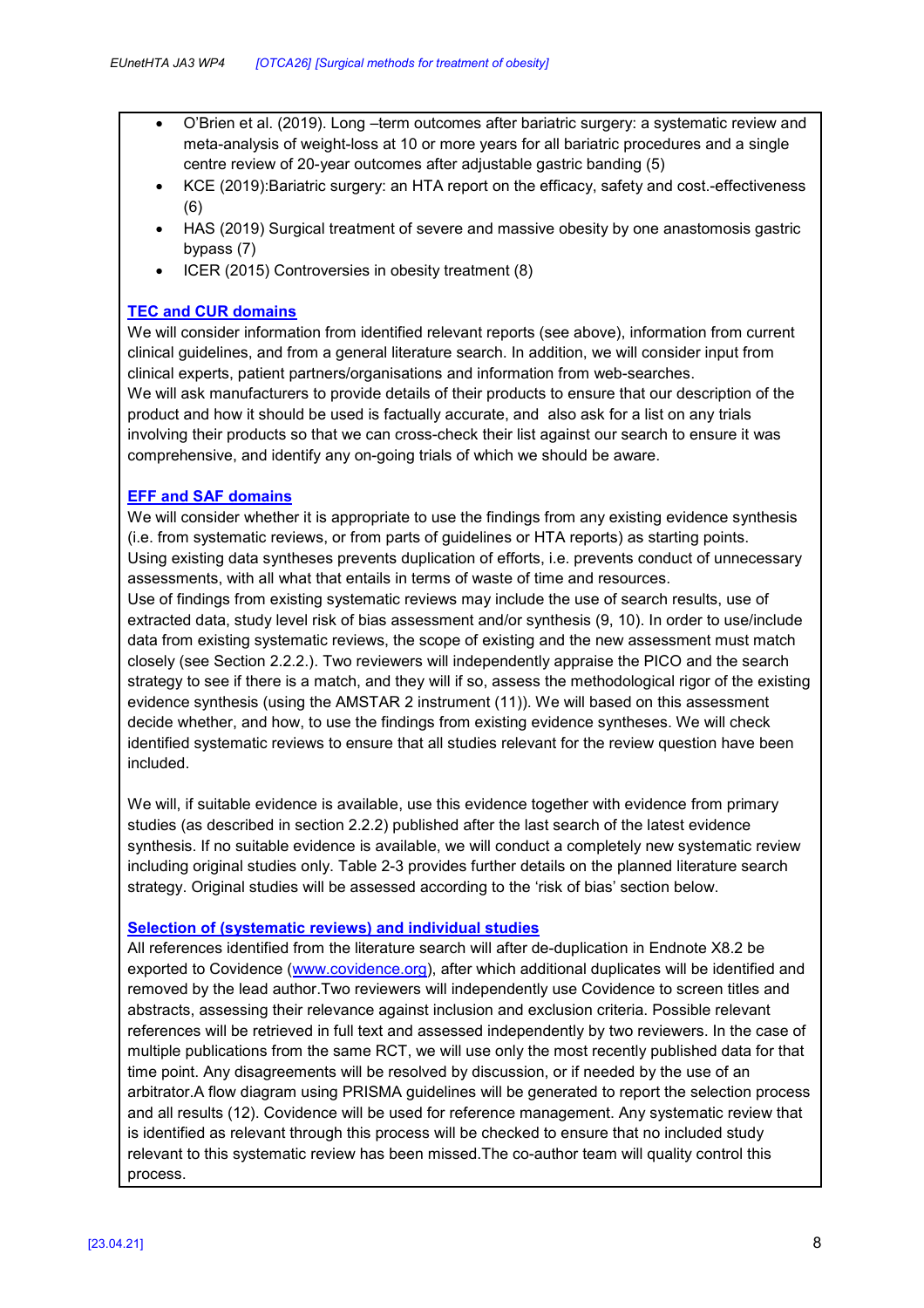#### **Outcome prioritisation**

Primary and secondary outcomes will initially be selected on the basis of a prioritisation exercise by the assessment team at the scoping. The project manager will present information on core set outcomes for weight-loss studies derived from the BARIACT study (13) http://www.cometinitiative.org/studies/details/131.

At a later stage, and according to the GRADE (Grading of recommendations, assessment, Development and Evaluation) (14), we will grade the importance of each outcome (as described in Section 2.2.2. Project scope).The project manager will send a form via a web-platform for this process. The outcomes will be assessed as follows: critical (score 9 to 7); important (score 6 to 4), or low importance (score 3 to 1). There will also be a 'do not know' option, in case a team member do not have sufficient information to make a judgement. We will collect the ratings from the clinical experts and patient partners first, then from members of the assessment team (one rating per organisation), while using ratings from the clinical experts as input. The assessment team are expected to take a policy-maker perspective, while clinical experts and patients are providing a clinical and patient perspective, respectively.

#### **Data extraction**

One reviewer will use a piloted data extraction form to extract data from the included studies. A second author will check the accuracy of extracted data. Any disagreements will be discussed and solved through discussion, or if needed, by the use of an arbitrator. Table 2.4 gives an overview of the items that will be extracted.

In the case of missing, or unclear information in included studies, we will contact the authors (only once), for clarifications. The response/no response will be noted in the results section, and in additional tables. Also for trial protocols (i.e. terminated, unpublished or ongoing) found, we will contact the authors for further information. Protocols for published studies will be included as companion studies and will be used for the risk of bias assessment in individual studies.

#### **Risk of bias assessment**

Two review authors will independently assess the risk of bias of each included RCT study using the Cochrane risk of bias tool for six standard domains (15): adequate sequence generation, concealment of allocation, blinded assessment of objective and subjective outcomes, adequately addressed incomplete outcome data, free of selective reporting, and other potential risks of bias. We will use three additional criteria specified by Cochrane Effective Practice and Organisation of care group (EPOC) (16): similar baseline characteristics, reliable primary outcome measures, and adequate protection against contamination. We will assign an overall risk of bias (high, low, unclear) to each of the included outcomes using the approach suggested in Chapter 8.7 of the *Cochrane Handbook for Systematic Reviews of Interventions* (15). If non-radomised studies are included in the safety review we will use the ROBINS-1 risk of bias tool (17). We will present the results in 'Risk of bias' summary tables and graphs. We will not exclude studies due to a high risk of bias.

#### **Measures of treatment effects**

#### *Continous outcomes*

We will use the group post-test means and standard deviations to calculate effect sizes (i.e. mean differences).We will if possible calculate the mean difference (MD). If it is not feasible to use the MD (e.g. when different scales have been used to measure the same outcome), we will calculate the standardised mean difference (SMD). We willl for continuous outcomes calculate the absolute benefit of the intervention by subtracting the effect in the control group from the effect in the intervention group, using the original units. The relative difference in the change from baseline will be calculated as the MD divided by the pooled baseline.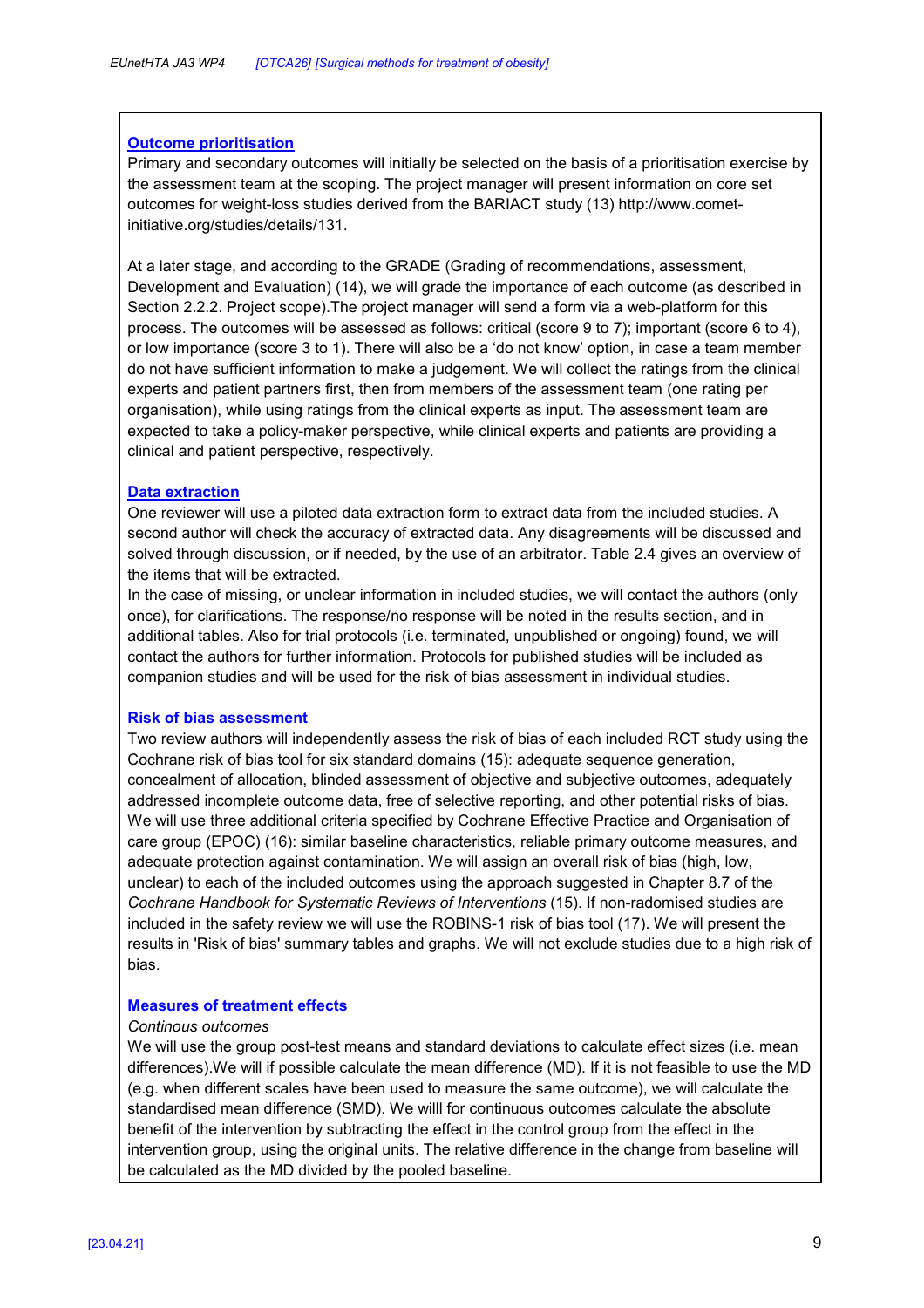#### *Dichotomous outcomes*

We will analyse dichotomous data as risk ratios and 95% confidence intervals (CIs). We will calculate the absolute risk difference (ARD), and express the result as a percentage. The relative percentage change will be calculated as the risk ratio (RR), and expressed as a perentage.

We will use intention to treat (ITT) data if available. If studies do not report estimates of effect and measure of dispersion, we will when possible impute values using the methods described in the Cochrane Handbook (15). If different scales have been used to report the same outcome, we will when possible, convert the reported effects to a common scale to permit meta-analysis.

#### **Data synthesis**

We will where it is appropriate pool data in a meta-analysis using RevMan software (18). We will use techniques described in the Cochrane handbook (15). Heterogeneity will be investigated using the I<sup>2</sup> statistic. We will base the choice between fixed and random effects meta-analysis on an assessment of the statistical and clinical heterogeneity across studies. Where substantial statistical heterogeneity is observed and sufficient studies are available,we will consider a meta-regression to explore study characteristics that may be potential sources of heterogeneity. If meta-analysis is not feasible we will provide a descriptive summary of the results. When possible we will generate forest plots to display the results and report 95% prediction intervals as well as 95% confidence intervals.

If randomised evidence is included, we will conduct separate meta-analyses for randomised trials and for non-randomised studies, as suggested by Cuello-Garcia (19). Statisitcal methods to manage missing data (see below) or heterogeneity will follow the Cochrane handbook (15).

We may also consider conducting a network meta-analysis if the retrieved data, and our time and resources permit it. If we chose to do a network meta-analysis we will publish an addendum to the project plan.

#### **Sub-group analysis**

We will consider the following subgroups:

- People who are obese (20) Class I – BMI 30≤35 Class II – BMI 35≤40 Class III – BMI ≥40 or higher
- Sex
- Length of follow up (21): Medium term: >1≤5 years (>12≤60 months); Long term: >5≤10 years (>60 ≤120 months), and Very long term: ≥10 years (>120 months)
- Type of surgical procedure (see list of procedures Table 2.5)

#### **Assessment of heterogeneity**

Statistical methods to manage missing data (see below) or heterogeneity will follow the Cochrane handbook (15).

#### **Dealing with missing data**

If numerical data are missing in an included study, we will contact the authors and request additional data needed for our analysis (i.e. for risk of bias assessment or treatment effects). If numerical data in an included study are available only in graphical form, we will extrapolate means and standard deviations by digitalising data points on the graphs using Engauge version 5.1 (22). When post-test standard deviations are not available, we will use pre-test score's standard deviations as estimates. When the variance is expressed using other statistics than standard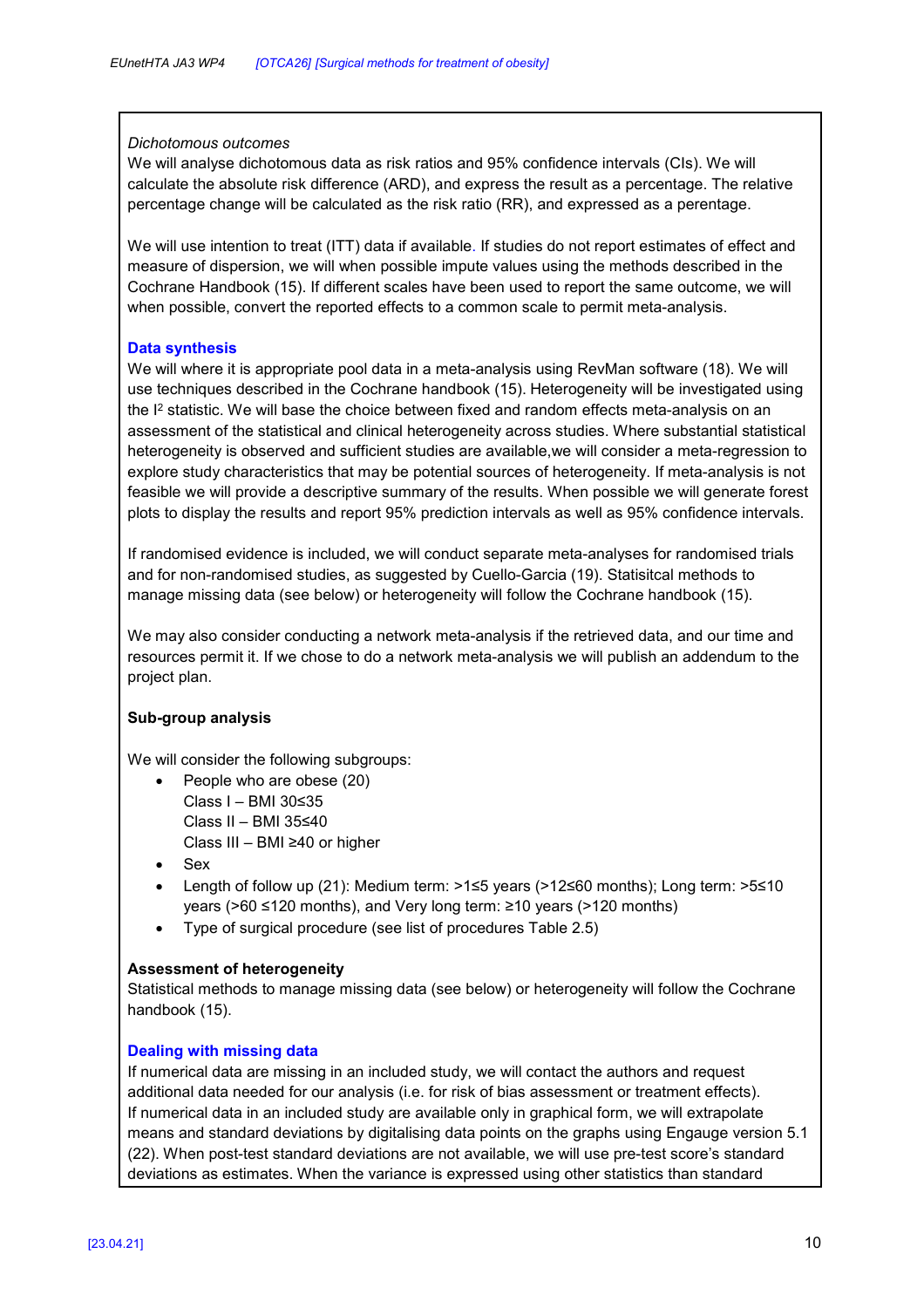deviations (e.g. confidence intervals, p-values , or standard errors) we will calculate standard deviations using methods suggested in Chapter 7 of the Cochrane handbook of Reviews of Interventions (15). If studies report median and interquartile range, and the data are scewed, we will use methods suggested by Wan et al to estimate sample means and standard deviations (23). If above mentioned methods cannot be used to derive missing standard deviations, we will impute them using data from other similar studies.

#### **Certainty of evidence for the outcomes**

Two review authors will independently assess the certainty of the evidence for each outcome (high, moderate, low and very low), in each comparison, using the GRADE tool (24), and the five GRADE considerations (study limitations/risk of bias, consistency of effect, imprecision, indirectness and publication bias)(24). We will use methods and recommendations described in Section 8.5 and Chapter 12 of the Cochrane Handbook (15) and the EPOC worksheets (25). We will resolve disagreements on certainty of ratings by discussion, or if needed by the use of an arbitrator.

#### **Reporting**

We will summarise the results for the main outcomes (i.e. the results data deemed to be of importance for decision- and policy makers) in Summary of findings (SOF) tables. We will use the GRADE worksheets and/or GRADEpro software to produce these tables (https://gradepro.org/). We will present absolute effects. We will provide justification for decisions to down- or up-grade the ratings using footnotes in the tables and provide comments to aid readers' understanding of the results in plain language. We will describe the results for outcomes rated as less important for decision-making in the text of the report. We will, in addition to the included studies, also report ongoing, terminated, and unpublished studies in the report.

#### **Use of software**

We will use EndNote (26) for reference management, and Covidence (27) for the screening of titles and abstracts, and selection of studies. We will use Review manager, R or Stata to analyse data, and to graphically present the risk of bias, and GRADEpro to produce summary of findings tables(28). We will also use free software to for example collect votes on the rating of the importance of outcomes (e.g. Google doc), or to extract graphically presented data (e.g. Engauge).

#### **Use of checklist for potential ethical, organisational, patient, social and legal aspects**

We will use information from the literature, web-searches, patients, and clinical experts (see also section 3.2 on stakeholder involvement) to answer the checklist (see Appendix A). We are aware of that the checklist usually is completed at the protocol stage, however we feel it is more relevant to complete it during the assessment phase based on the findings of the assessment.

#### **Contact with manufacturers**

We will ask manufacturers to submit non-confidential evidence, on the technical characteristics and current use of the technology. The evidence provided will be used in addition to that identified by the literature search. The short version of the EUnetHTA submission file will be used as a starting point to collect these data. We identified the manufacturers listed below on a website https://www.medicalexpo.com/medical-manufacturer/adjustable-gastric-band-6968.html and in reviews found in the scoping search.We plan to contact any other manufacturers that we identify along the way, i.e. when going through the search results.

#### **Patient involvement**

We will invite patient engagement and input (e.g. experiences of obesity surgery) through an open call for participation in this project. We will also contact both Norwegian and European patient organisation and ask them to provide input on the PICOs during the scoping phase. We may also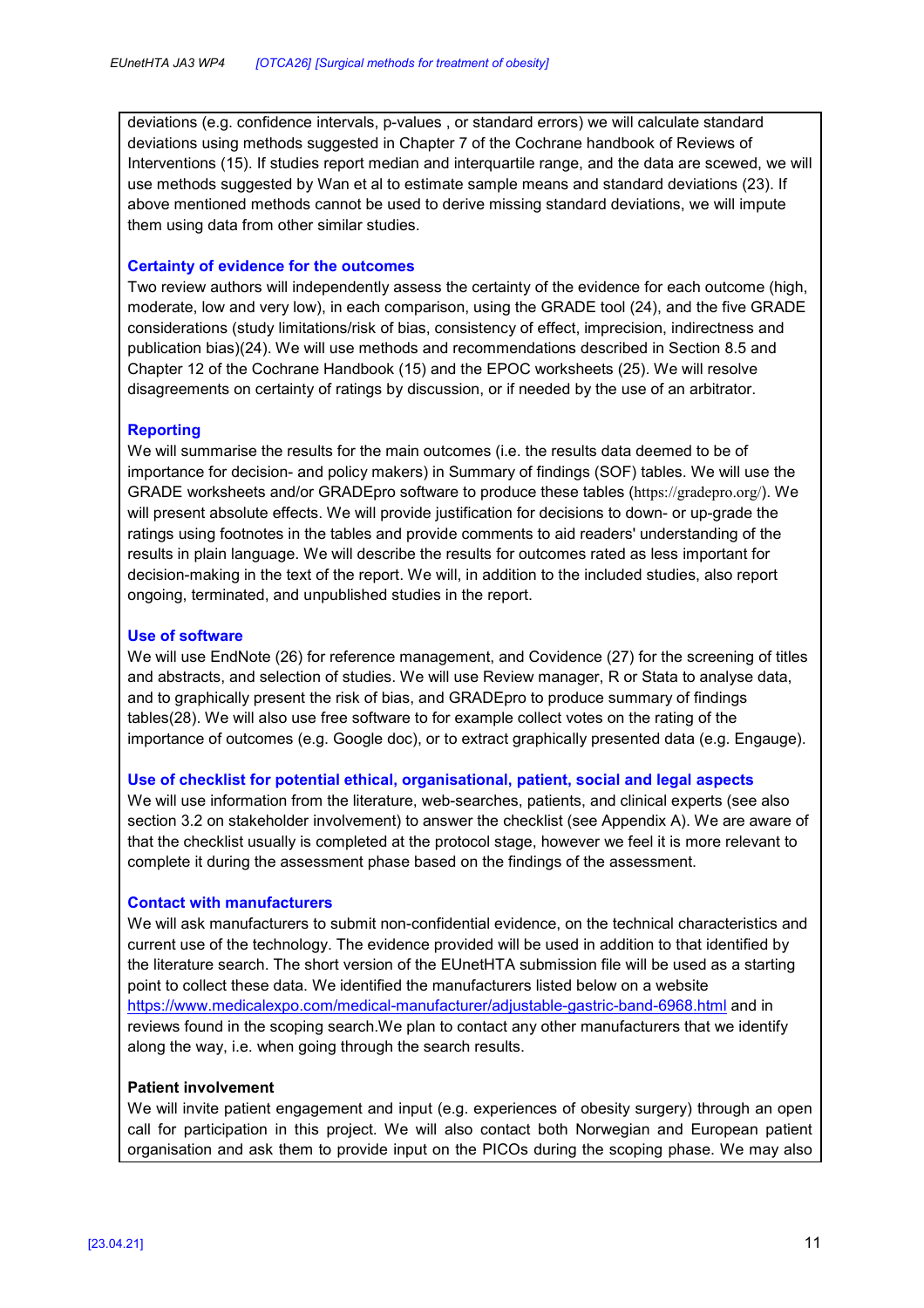contact representatives for the same organisations at a later stage in the review process to invite them to comment on the readability of the draft review.

#### **Levels of evidence**

Study and outcomes validity and level of evidence will be assessed according to the EUnetHTA guidelines, available at: http://www.eunethta.eu/eunethta-guidelines,

#### *Table 2-3: Planned literature search strategy*

#### **Literature search strategy**

Information specialist Tonje Lehne Refsdal (TLR) will develop the search strategy with the assistance of the project manager. As a starting point TLR will use search terms from relevant papers identified in the scoping search to develop the new search strategy. After peer review of the search strategy by another information specialist Gyri Hval (GH), and a EUnetHTA partner (Emmanuelle Blondet, HAS), the search strategy will be finalised and the searches run. We will not limit the search by language, or publication status. The search strategy will be based on the agreed PICOs. It will contain both index-terms and text-words from as many relevant publications as possible. We will search the following electronic data-bases:

• Cochrane Library

-Cochrane Database of Systematic Reviews -Cochrane Central Register of Controlled Trials

- **Epistemonikos**
- Embase (Ovid)
- MEDLINE (Ovid)
- **ISI Web of Science**
- Guidelines International Network (G-I-N)
- NICE guidance
- NIHR-HTA
- HTAi vortal
- PROSPERO
- POP database
- Clinical Trials
- WHO ICTRP Search Portal
- EU Clinical Trials Register

We will also search for ongoing and planned systematic reviews in PROSPERO and the POP databases, and for terminated, completed and published, completed and unpublished, and ongoing primary studies in ClinicalTrials.gov, WHO ICTRP, and EU Clinical Trials Register.

We will conduct the search in three steps: the first step involve searching for relevant systematic reviews, HTA reports, and clinical guideline or technique procedure standardization consensus/guidelines published after 2013. If we find a more recently published high quality evidence synthesis with similar PICO, we will update this review, and use the search date of this synthesis as a starting point to up-date the search. If no evidence synthesis is found that matches our PICO, the second step will be to search for primary studies in the form of randomised controlled trials. The third step, which is optional and depending on the available time and resources, include searching for non-randomised evidence.

We will import the reference lists of identified systematic reviews and original studies from EndNote into Covidence. The references will be screened by two independent researchers against the eligibility criteria (as described in section 2.2.1.). Inclusion/exclusion criteria for studies and other information are described in section 2.2.2. Planned queries to study authors are described in table 2-2, in the section on data extraction.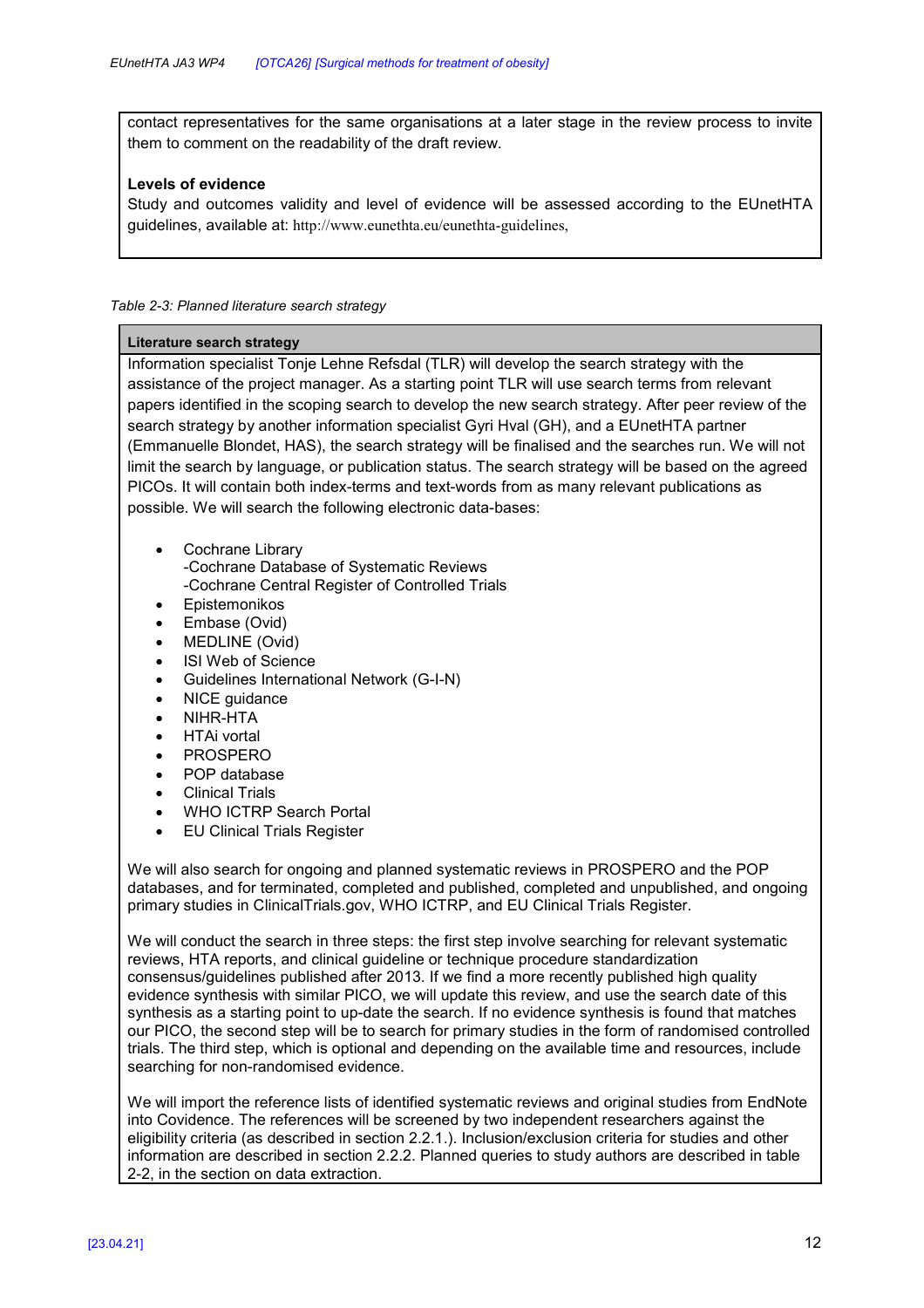Search terms to be used in MedlLine 1 Bariatric Surgery/ (9448) 2 Gastric Bypass/ (8944) 3 Gastroplasty/ (4231)<br>4 Biliopancreatic Diver 4 Biliopancreatic Diversion/ (978)<br>5 Anastomosis, Roux-en-Y/ (3444 5 Anastomosis, Roux-en-Y/ (3444) 6 Jejunoileal Bypass/ (596) 7 or/1-6 [Emneord] (24119) 8 ((bariatric\* or metabolic or weight loss or endobariatric\* or obes\* or superobes\* or scopinaro or restrictive) adj3 (surg\* or operation\* or procedure\*)).ti,ab,kf. (24492) 9 gastric bypass.ti,ab,kf. (11135) 10 Roux-en-Y.ti,ab,kf. (10796) 11 RYGB.ti,ab,kf. (2824) 12 LRYGB.ti,ab,kf. (815) 13 distal gastric bypass.ti,ab,kf. (45) 14 distal roux-en-y.ti,ab,kf. (31) 15 mini gastric bypass.ti,ab,kf. (251) 16 LMGB.ti,ab,kf. (35) 17 one anastomosis gastric bypass.ti,ab,kf. (220) 18 single anastomosis gastric bypass.ti,ab,kf. (49) 19 OAGB.ti,ab,kf. (148) 20 OAGB-MGB.ti,ab,kf. (25) 21 SAGB.ti,ab,kf. (121)<br>22 omega loop gastric b 22 omega loop gastric bypass.ti,ab,kf. (50)<br>23 SADI-S.ti.ab.kf. (37) 23 SADI-S.ti,ab,kf. (37)<br>24 ((sleeve or subtotal) 24 ((sleeve or subtotal) adj3 gastrectom\*).ti,ab,kf. (7300)<br>25 LVSG.ti,ab,kf. (9) LVSG.ti,ab,kf. (9) 26 LSG.ti,ab,kf. (1966) 27 LISG.ti,ab,kf. (5) 28 ((gastric or stomach) adj (banding or bypass or mini-bypass or minibypass)).ti,ab,kf. (13005) 29 LAGB.ti,ab,kf. (1129) 30 gastroplast\*.ti,ab,kf. (2017) 31 gastro-plast\*.ti,ab,kf. (2) 32 lap-band\*.ti,ab,kf. (279) 33 gastroduodenostom\*.ti,ab,kf. (368) 34 gastroenterostom\*.ti,ab,kf. (1305) 35 hemigastrectom\*.ti,ab,kf. (118) 36 duodenal switch\*.ti,ab,kf. (746) 37 BDDS.ti,ab,kf. (51) 38 BPD-DS.ti,ab,kf. (166) 39 ((biliary-pancreatic or biliopancreatic or pancreatobiliary or pancreatic-biliary) adj2 (bypass or derivation\* or diversion\* or shunt\* or interposition\*)).ti,ab,kf. (1175) 40 ((duodenojejunal or duodenal-jejunal) adj2 (bypass or derivation\* or diversion\* or shunt\* or interposition\*)).ti,ab,kf. (294) 41 ((gastroileal or gastro-ileal or gastric-ileal) adj2 (bypass or derivation\* or diversion\* or shunt\* or interposition\*)).ti,ab,kf. (5) 42 ((gastrointestinal or gastro-intestinal) adj2 (bypass or derivation\* or diversion\* or shunt\* or interposition\*)).ti,ab,kf. (126) 43 ((gastrojejunal or gastric-jejunal) adj2 (bypass or derivation\* or diversion\* or shunt\* or interposition\*)).ti,ab,kf. (53) 44 ((ileojejunal or ileal-jejunal or ileal\*) adj2 (bypass or derivation\* or diversion\* or shunt\* or interposition\*)).ti,ab,kf. (1174) 45 ((jejunoileal or jejunal-ileal) adj2 (bypass or derivation\* or diversion\* or shunt\* or interposition\*)).ti,ab,kf. (883) 46 or/8-45 [Tekstord] (41573) 47 7 or 46 [Emneord OR Tekstord] (45218) 48 Obesity, Morbid/ (18812) 49 Obesity/ (175788) 50 or/48-49 (193387)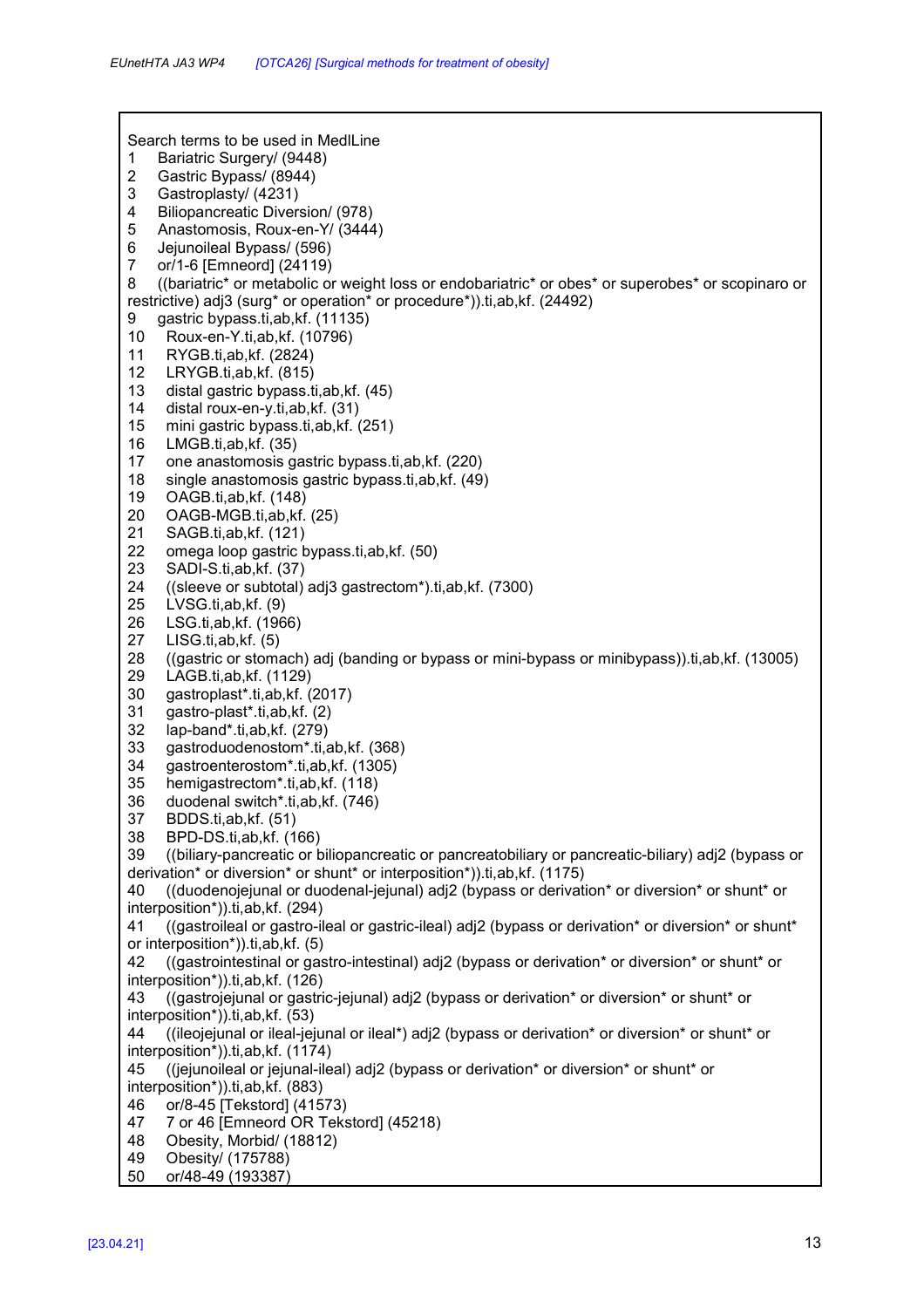- 51 obes\*.ti,ab,kf. (294834)
- 52 superobes\*.ti,ab,kf. (201)
- 53 or/51-52 (294881)
- 54 50 or 53 (337727)
- 55 47 and 54 [UTEN FILTER] (27355)<br>56 quideline\* ti ab kf (335912)
- 56 guideline\*.ti,ab,kf. (335912)
- 57 Health Technology assessment.ti,ab,kw. (4566)
- 58 hta.ti,ab,kf. (3004)
- 59 systematic review.kw. (15517)
- 60 meta-analysis.pt. (109937)
- 61 ((systematic\* or literature) adj3 (overview or review\* or search\*)).ti,ab. (464307)<br>62 (meta-anal\* or metaanal\* or meta-regression\* or umbrella review\* or overview or
- 62 (meta-anal\* or metaanal\* or meta-regression\* or umbrella review\* or overview of reviews or review of reviews or (evidence\* adj2 synth\*) or synthesis review\*).ti,ab. (171366)
- 63 or/56-62 [SR-filter] (863356)
- 64 55 and 63 [Emne AND SR-filter] (2250)

65 (pretest-posttest study or pretesting or pre-post tests or quasi experimental design or quasi experimental study or quasi experimental study design or repeated measurement or repeated measurements or repeated measures or time series).kw. or non-randomized controlled trials as topic/ or interrupted time series analysis/ or controlled before-after studies/ or randomized controlled trial.pt. or controlled clinical trial.pt. or multicenter study.pt. or pragmatic clinical trial.pt. or (randomis\* or randomiz\* or randomly).ti,ab. or groups.ab. or (trial or multicenter or multi center or multicentre or multi centre).ti. or (intervention? or effect? or impact? or controlled or control group? or (before adj5 after) or (pre adj5 post) or ((pretest or pre test) and (posttest or post test)) or quasiexperiment\* or quasi experiment\* or pseudo experiment\* or pseudoexperiment\* or evaluat\* or time series or time point? or repeated measur\*).ti,ab. [Kontrollerte studier] (10431041)

66 55 and 65 [Emne AND Kontrollerte studier] (16010)

- 67 64 or 66 [MED FILTER] (16757)
- 68 limit 67 to yr="2013 -Current" (9701)

#### **Overview of already identified most relevant studies that will be included**

In the scoping search, we identified one Cochrane systematic review from 2014 (4) that included 15 RCTs reporting head-on-head comparisons of different surgical procedures. The search was from November 2013 (5). We also found a recent HTA report from 2019 (6) on the topic. This report included 17 RCTs that included both overweight and obese adults and adolescents. The review focus was on RYGB, and SG. A number of these studies compared surgery with medication only, i.e. comparisons that would be ineligible for our review. The search was from November 2015. Another HTA report from 2019 (7), which focused on comparing OAMGB with RYGB, included four trials and four systematic reviews. The search was from February 2019. One systematic review from 2019 included only bariatric surgery studies with follow up that was longer than 10 years. This review included 57 datasets (trials and observational studies) of which 33 were eligible for metaanalysis (16 RYGB; 2 OAGB; 11 BPD; 2 SG; 1 LAGB).The search date was December the 17th. We plan to run our search from the search date of the Cochrane review (2013), since their PICO was similar to ours, and up to present.

The EUnetHTA Guideline on Information Retrieval will be consulted to inform the literature search (3).

*Table 2-4: Plan for data extraction* 

#### **Planned data extraction**

We will extract the following data from included studies: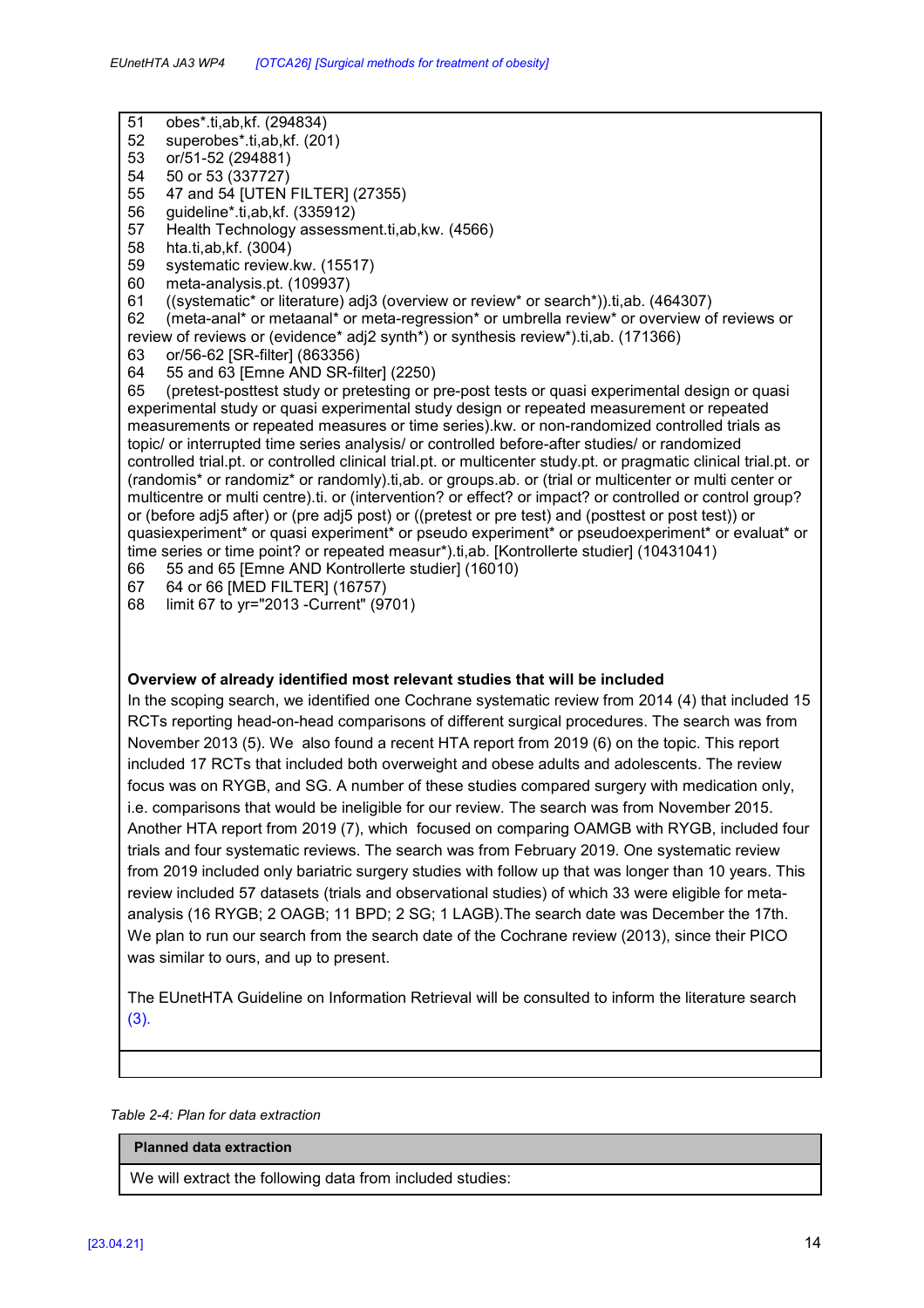- Study information: authors, year of publication, clinical trial identification number/ registry identifier, trial protocol number, declaration of interest/funding source, setting, country of origin, language,
- Methods: study design, type of analysis (e.g. ITT), other trial characteristics needed for the risk of bias assessment
- Participant/patient characteristics: inclusion/exclusion criteria, total number of participants (and participants in each group), baseline characteristics (age, gender, race/ethnicity, socioeconomic status, weight, BMI and BMI class) Disease status: year of obesity, percentage excess weight, comorbidities, first time surgery or prior surgery/revision surgery;
- Intervention and comparator characteristics: description of procedure and comparator procedure, description of technologies/materials used; description of concomitant treatments if any
- Outcomes: primary and secondary endpoints as specified in the PICO table below; type, effect measure, scales, endpoints examined, methods used to analyse outcome data, length of follow up and losses to follow up); reasons for discontinuation of treatment
- Setting: type and size of included hospital/annual hospital volume

### 2.2.2 Project Scope

The EUnetHTA Guidelines, available at https://www.eunethta.eu/methodology-guidelines/ will be consulted throughout the assessment process.

| <b>Description</b> | <b>Project Scope</b>                                                                                                                                                                                                                                                                                                                                                                                                                                   |  |  |
|--------------------|--------------------------------------------------------------------------------------------------------------------------------------------------------------------------------------------------------------------------------------------------------------------------------------------------------------------------------------------------------------------------------------------------------------------------------------------------------|--|--|
| <b>Population</b>  | Adults (>18 y) with obesity, including the three groups described below (20)                                                                                                                                                                                                                                                                                                                                                                           |  |  |
|                    | BMI $\geq$ 40 kg/m <sup>2</sup> , or<br>(i)                                                                                                                                                                                                                                                                                                                                                                                                            |  |  |
|                    | BMI $\geq$ 35 kg/m <sup>2</sup> and comorbidities (e.g. hypertension, diabetes), or<br>(ii)                                                                                                                                                                                                                                                                                                                                                            |  |  |
|                    | (iii)<br>BMI ≥30 kg/m <sup>2</sup> and type 2 diabetes mellitus (T2DM) who have not<br>achieved durable improvement in glycaemic control with reasonable<br>non-surgical methods.                                                                                                                                                                                                                                                                      |  |  |
|                    | Diagnosis (2020) CD-9-CM 278.00; Obesity, unspecified                                                                                                                                                                                                                                                                                                                                                                                                  |  |  |
|                    | We will not include subgroups of patients of a certain age (e.g. >65 years), or<br>people with a certain diagnosed disease, e.g. people with chronic kidney disease<br>only, or people with heart failure only. Nor will we include studies of mixed groups<br>that include both patients who has received primary surgery and those undergone<br>revisional (secondary) surgery, unless results for our group of interest are reported<br>separately. |  |  |
|                    | MeSH-terms: Morbid Obesities; Obesities, Morbid; Obesity, Severe; Obesities,<br>Severe; Severe Obesities; Severe Obesity; Morbid Obesity                                                                                                                                                                                                                                                                                                               |  |  |
|                    | Intended use of the technology: We will only include first-time bariatric surgery,<br>and exclude studies of revision surgery.                                                                                                                                                                                                                                                                                                                         |  |  |
| Intervention       | Surgical procedures in current use:                                                                                                                                                                                                                                                                                                                                                                                                                    |  |  |
|                    | 1. Sleeve gastrectomy (SG): is a surgical procedure in which the stomach is<br>reduced to about 30% of its original size by removal of a large portion of<br>the stomach along the greater curvature, which results in a sleeve or tube<br>like structure.                                                                                                                                                                                             |  |  |

*Table 2-5: Project Scope: PICO (please see HTA Core Model® for rapid REA)*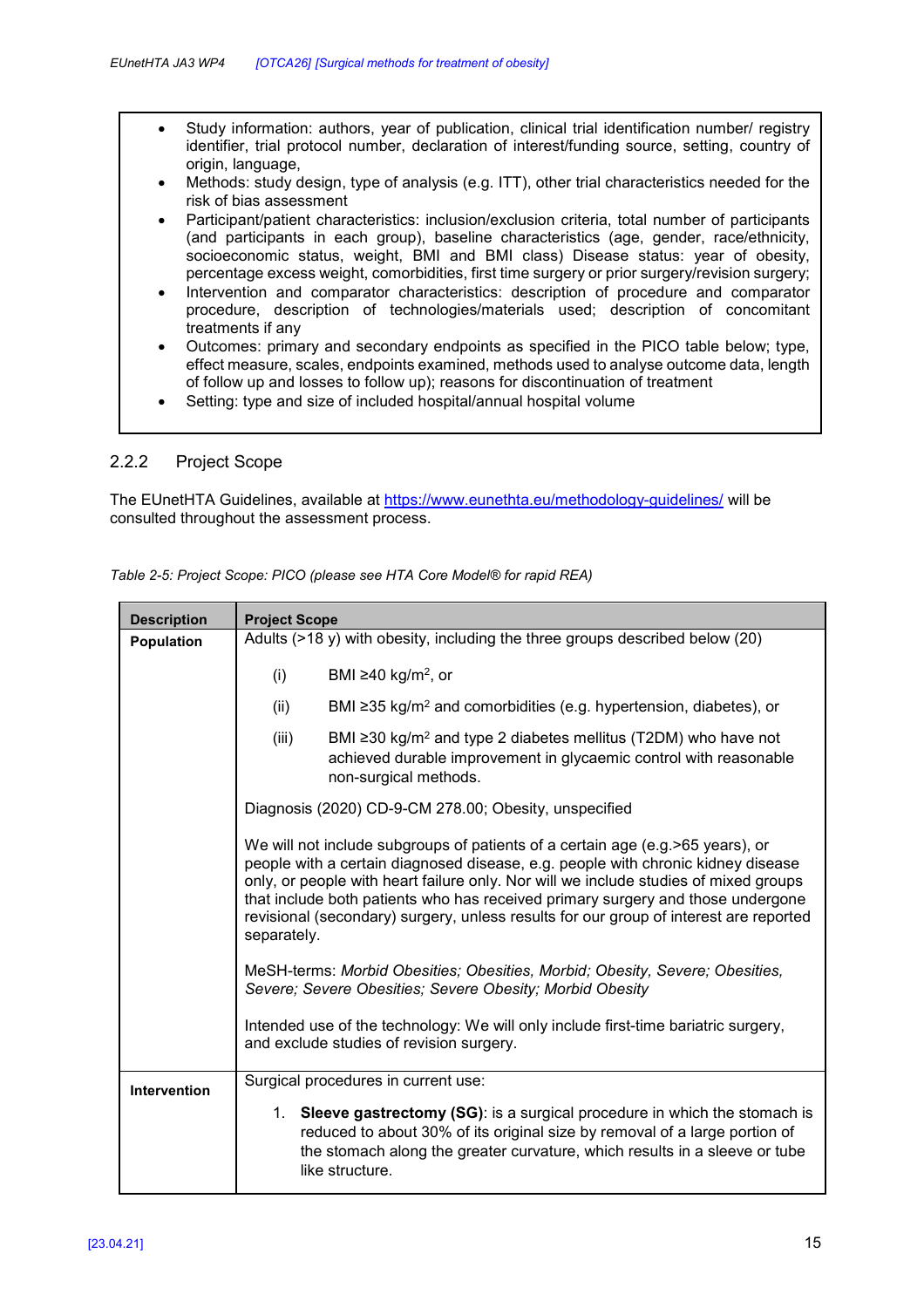| 2. Roux-en-y gastric bypass (RYGB): is a surgical procedure that involves<br>creating a stomach pouch out of a small portion of the stomach and<br>attaching it directly to the small intestine, thereby bypassing a large part of<br>the stomach and duodenum.                                                                                                                                                                                                                                                                                                                                                                                                                                                                                            |
|------------------------------------------------------------------------------------------------------------------------------------------------------------------------------------------------------------------------------------------------------------------------------------------------------------------------------------------------------------------------------------------------------------------------------------------------------------------------------------------------------------------------------------------------------------------------------------------------------------------------------------------------------------------------------------------------------------------------------------------------------------|
| 3. One anastomosis gastric bypass (OAGB)(also called single<br>anastomosis gastric bypass (SAGB), omega-loop gastric bypass, or mini<br>gastric bypass): is a procedure that consists of a unique gastro-jejunal<br>anastomosis between a 30-40ml sleeve gastric pouch and a 200cm long<br>jejunal omega loop.                                                                                                                                                                                                                                                                                                                                                                                                                                             |
| 4. Biliopancreatic diversion with duodenal switch (BPDDS): a surgical<br>procedure that corresponds to a SG of larger calibration size (up to 52 Fr)<br>with a duodeno-ileal anastomosis thereby bypassing the jejunum and a<br>large part of the ileum.                                                                                                                                                                                                                                                                                                                                                                                                                                                                                                   |
| 5. Distal Roux-en-y gastric bypass (D-RYGB): is a variant of RYGB where<br>the distance from the small bowel anastomosis to the ileocecal valve is<br>short, giving a short common channel.                                                                                                                                                                                                                                                                                                                                                                                                                                                                                                                                                                |
| 6. Adjustable Gastric banding (AGB): surgery that involves placing a<br>silicone band around the upper part of the stomach to decrease stomach<br>size and reduce food intake. It is a reversible method.                                                                                                                                                                                                                                                                                                                                                                                                                                                                                                                                                  |
| We will in addition to the procedures listed above include available evidence on the<br>effects of two new methods:                                                                                                                                                                                                                                                                                                                                                                                                                                                                                                                                                                                                                                        |
| Single anastomosis duodenal-ileal bypass with sleeve gastrectomy<br>(SADI-S) is a procedure based on the biliopancreatic diversion in which a<br>sleeve gastrectomy is followed by an end-to-side duodeno-ileal diversion.<br>Single anastomosis sleeve ileal bypass (SASI) procedure is based on<br>$\bullet$<br>Santoro's operation, in which a sleeve gastrectomy is followed by a side-<br>to-side gastroileal anastomosis.                                                                                                                                                                                                                                                                                                                            |
| Bariatric surgery procedures are always combined with dietary/lifestyle<br>interventions.                                                                                                                                                                                                                                                                                                                                                                                                                                                                                                                                                                                                                                                                  |
| Gastric rings or banding can be used alone or in combination with a surgical<br>procedure (e.g. banded gastrectomy). We have so far identified the following<br>manufacturers, bands, and rings:                                                                                                                                                                                                                                                                                                                                                                                                                                                                                                                                                           |
| Allergan Inc: the LAP BAND®.<br>Apollo Endosurgery: adjustable gastric band LAP-BAND®<br>Bariatric solutions: Mini Mizer Extra gastric Band; MiiMizer gastric ring<br>Cousin Biotec: adjustable gastric band ADHESIX® BIORING®<br>Ethicon: the REALIZE® adjustable gastric band,<br>Helioscopic: the Heliogast® gastric band<br>MID- Medical Innovation Developpment: the MIDBAND®<br>We still have to verify CE approval, and will only engage with manufacturers of CE<br>approved devices. If a study involve the use of a device that is not CE-marked, we<br>will exclude it from the CUR and TEC domains, but include evidence from any<br>device in the EFF and SAF domains, independently of CE-status, while noting that<br>it was not CE-marked. |
| MeSH terms: Obesity surgery; Bariatric surgery; Bariatric Surgeries; Bariatric<br>Surgical Procedures; Metabolic Surgery                                                                                                                                                                                                                                                                                                                                                                                                                                                                                                                                                                                                                                   |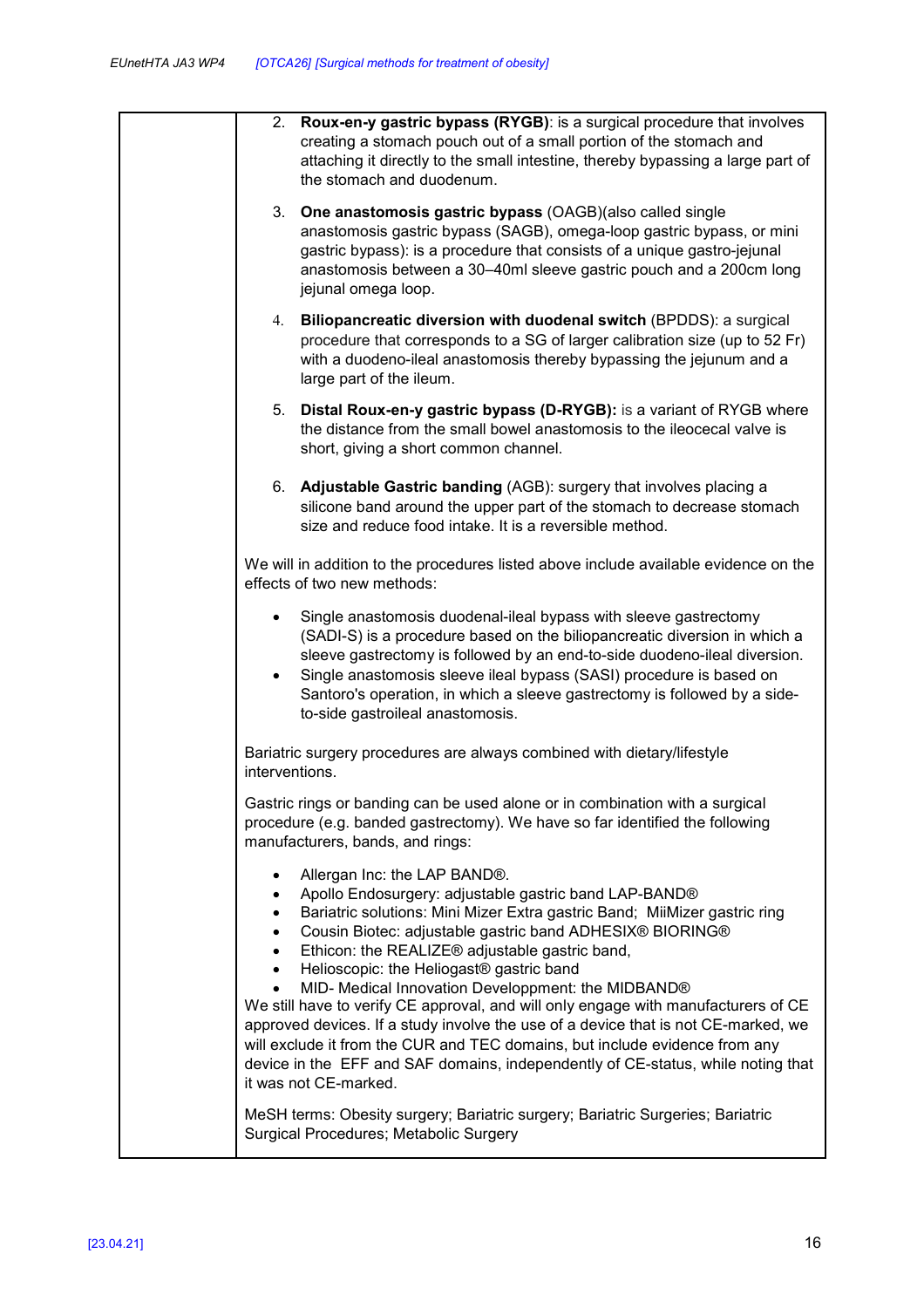| Comparison      | Head-to-head comparisons across the different surgical procedures listed above                                                                                                                                                                                                                                                                                                                                                                                                                                                                                |  |  |  |  |  |
|-----------------|---------------------------------------------------------------------------------------------------------------------------------------------------------------------------------------------------------------------------------------------------------------------------------------------------------------------------------------------------------------------------------------------------------------------------------------------------------------------------------------------------------------------------------------------------------------|--|--|--|--|--|
|                 | Exclusions                                                                                                                                                                                                                                                                                                                                                                                                                                                                                                                                                    |  |  |  |  |  |
|                 | We will exclude:                                                                                                                                                                                                                                                                                                                                                                                                                                                                                                                                              |  |  |  |  |  |
|                 | Comparisons of surgical techniques/materials rather than of surgical<br>procedures (e.g. robotic vs. non-robotic surgery, long versus short leg)                                                                                                                                                                                                                                                                                                                                                                                                              |  |  |  |  |  |
|                 | Comparisons of open versus laparoscopic surgery (e.g. open Roux-en-y<br>vs. laparoscopic Roux-en-y)                                                                                                                                                                                                                                                                                                                                                                                                                                                           |  |  |  |  |  |
|                 | Comparisons involving procedures that are no longer in use:                                                                                                                                                                                                                                                                                                                                                                                                                                                                                                   |  |  |  |  |  |
|                 | Jejunoileal bypass<br>$\circ$                                                                                                                                                                                                                                                                                                                                                                                                                                                                                                                                 |  |  |  |  |  |
|                 | Horizontal gastroplasty<br>$\circ$                                                                                                                                                                                                                                                                                                                                                                                                                                                                                                                            |  |  |  |  |  |
|                 | Vertical banded gastroplasty or vertical gastroplasty (not banded)<br>$\circ$                                                                                                                                                                                                                                                                                                                                                                                                                                                                                 |  |  |  |  |  |
|                 | Non-adjustable banded gastroplasty<br>$\circ$                                                                                                                                                                                                                                                                                                                                                                                                                                                                                                                 |  |  |  |  |  |
|                 | Banded gastric bypass (un-adjustable banding)<br>$\circ$                                                                                                                                                                                                                                                                                                                                                                                                                                                                                                      |  |  |  |  |  |
|                 | Biliopancreatic diversion without duodenal switch<br>$\circ$                                                                                                                                                                                                                                                                                                                                                                                                                                                                                                  |  |  |  |  |  |
|                 | MeSH-terms: as per above                                                                                                                                                                                                                                                                                                                                                                                                                                                                                                                                      |  |  |  |  |  |
| <b>Outcomes</b> | We will include the core outcomes identified as essential endpoints in all weight<br>loss studies by the BARIACT study (13) (http://www.comet-<br>initiative.org/studies/details/131):                                                                                                                                                                                                                                                                                                                                                                        |  |  |  |  |  |
|                 | Primary outcomes:                                                                                                                                                                                                                                                                                                                                                                                                                                                                                                                                             |  |  |  |  |  |
|                 | Measures of weight change (e.g. % excess weight loss, total weight loss,<br>$\circ$<br>BMI reduction, % excess BMI reduction; % body fat loss)<br>Health-related quality of life (HRQOL, assessed using a validated<br>$\circ$<br>instrument)                                                                                                                                                                                                                                                                                                                 |  |  |  |  |  |
|                 |                                                                                                                                                                                                                                                                                                                                                                                                                                                                                                                                                               |  |  |  |  |  |
|                 | Diabetes status:<br>$\circ$                                                                                                                                                                                                                                                                                                                                                                                                                                                                                                                                   |  |  |  |  |  |
|                 | $\triangleright$ reduced need of anti diabetic agents (oral or injected) or reduction of the<br>dosage - potential for substantial improvement in cost-effectiveness if<br>patients on triple therapy with metformin + SGLT inhibitor /GLP analogue<br>/basal insulin can reduce to monotherapy following bariatric surgery<br>$\triangleright$ improved glycaemic control (reduction in A1C –so to consider the A1C as<br>being on a continuum rather than a binary scale (controlled vs not-<br>controlled)<br>Mortality (30-days and long-term)<br>$\circ$ |  |  |  |  |  |
|                 |                                                                                                                                                                                                                                                                                                                                                                                                                                                                                                                                                               |  |  |  |  |  |
|                 |                                                                                                                                                                                                                                                                                                                                                                                                                                                                                                                                                               |  |  |  |  |  |
|                 | Secondary outcomes:                                                                                                                                                                                                                                                                                                                                                                                                                                                                                                                                           |  |  |  |  |  |
|                 | Cardiovascular risk reduction:<br>$\circ$                                                                                                                                                                                                                                                                                                                                                                                                                                                                                                                     |  |  |  |  |  |
|                 | Reversal or improvement in A1C (e.g. <7.0%),<br>➤                                                                                                                                                                                                                                                                                                                                                                                                                                                                                                             |  |  |  |  |  |
|                 | Resolution or improvement of dyslipidemia (e.g. achievement of LDL-<br>➤<br>C<2.59 mmol/L)                                                                                                                                                                                                                                                                                                                                                                                                                                                                    |  |  |  |  |  |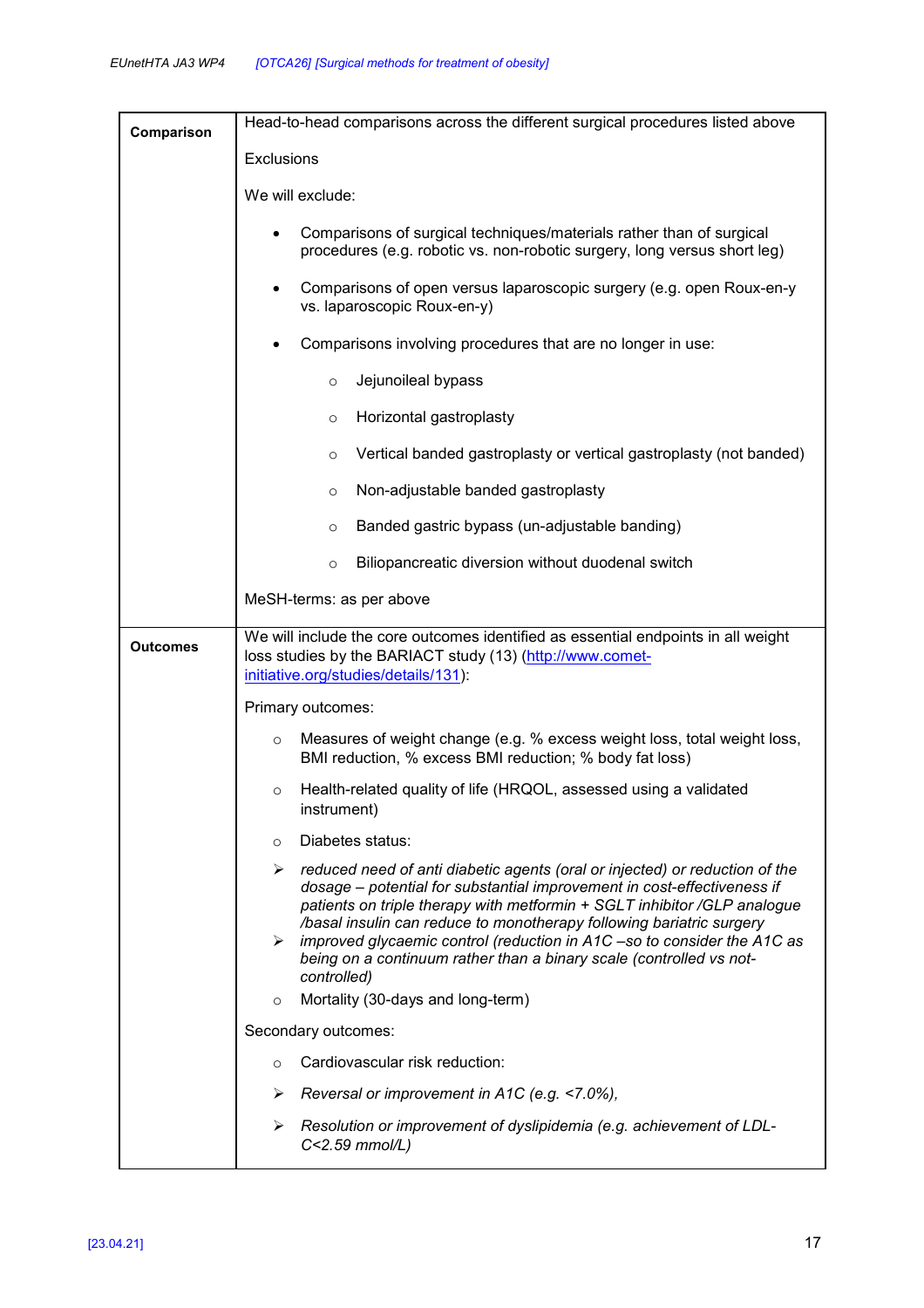|                     | Reversal or improvement of hypertension (e.g. achievement of systolic<br>➤<br>BP<140mmHG according to the American Diabetes Association standards<br>(ADA)(29)                                                                                                                                                                                    |  |  |  |  |
|---------------------|---------------------------------------------------------------------------------------------------------------------------------------------------------------------------------------------------------------------------------------------------------------------------------------------------------------------------------------------------|--|--|--|--|
|                     | Patient satisfaction with procedure<br>$\circ$                                                                                                                                                                                                                                                                                                    |  |  |  |  |
|                     | Adverse events:<br>$\circ$                                                                                                                                                                                                                                                                                                                        |  |  |  |  |
|                     | Technical complications of specific operation e.g. leaks, fistulas, strictures,<br>➤<br>and ulcerations at anastomosis, and gastric band problems                                                                                                                                                                                                 |  |  |  |  |
|                     | Any re-operation/re-intervention and classification of its severity<br>➤                                                                                                                                                                                                                                                                          |  |  |  |  |
|                     | Dysphagia/regurgitation/gastroesophageal acid reflux disease (GERD)<br>➤                                                                                                                                                                                                                                                                          |  |  |  |  |
|                     | Micronutrient status (i.e. total number of people with deficiencies in >1<br>➤<br>micronutrient)                                                                                                                                                                                                                                                  |  |  |  |  |
|                     | Post-operative morbidity, including adverse events secondary to<br>≻<br>micronutrient deficiency (i.e. osteopenia and fractures)                                                                                                                                                                                                                  |  |  |  |  |
|                     | Resource use:<br>$\circ$<br>Hospital length of stay (LOS) (if reported with primary outcomes)<br>➤                                                                                                                                                                                                                                                |  |  |  |  |
|                     | Readmission to hospital (if reported with primary outcomes)<br>➤                                                                                                                                                                                                                                                                                  |  |  |  |  |
|                     | Due to limitations in time and resources in the project we not consider the following<br>adverse outcomes: cancer, kidney/renal, liver, pancreas, or thyroid<br>function/disease, dental outcomes, or other rare consequences of micronutrient<br>deficiencies (e.g. Beriberi, Wernicke's).                                                       |  |  |  |  |
|                     | Follow up<br>We will consider the following classification of follow up after bariatric surgery as<br>proposed by Mahawar in 2014 (21)<br>Short term: $\leq 1$ year ( $\leq 12$ months)*<br>0<br>Medium term: >1≤5 years (>12≤60 months)<br>o<br>Long term: $>5≤10$ years ( $>60≤120$ months)<br>o<br>Very long term >10 years (>120 months)<br>O |  |  |  |  |
|                     | *This REA will be limited to studies with >12 months follow up after bariatric<br>surgery.                                                                                                                                                                                                                                                        |  |  |  |  |
| <b>Study design</b> | <b>Studies of effectiveness:</b>                                                                                                                                                                                                                                                                                                                  |  |  |  |  |
|                     | Inclusion criteria                                                                                                                                                                                                                                                                                                                                |  |  |  |  |
|                     | If recent relevant evidence syntheses (i.e. a HTA, or a SR) are available, we will<br>consider including them if they are suitable and comply with our PICO. We will also<br>include original studies published after the search date of the latest evidence<br>syntheses (as described below).                                                   |  |  |  |  |
|                     | If we find no suitable evidence synthesis for inclusion, we will include randomised<br>controlled studies only.                                                                                                                                                                                                                                   |  |  |  |  |
|                     | <b>Studies of safety</b>                                                                                                                                                                                                                                                                                                                          |  |  |  |  |
|                     | Inclusion criteria: HTA or SRs, and randomised controlled studies.                                                                                                                                                                                                                                                                                |  |  |  |  |
|                     | We will if the time and resources allows it also search for and include non-<br>randomised controlled trials or observational studies, single arm trials and single or                                                                                                                                                                            |  |  |  |  |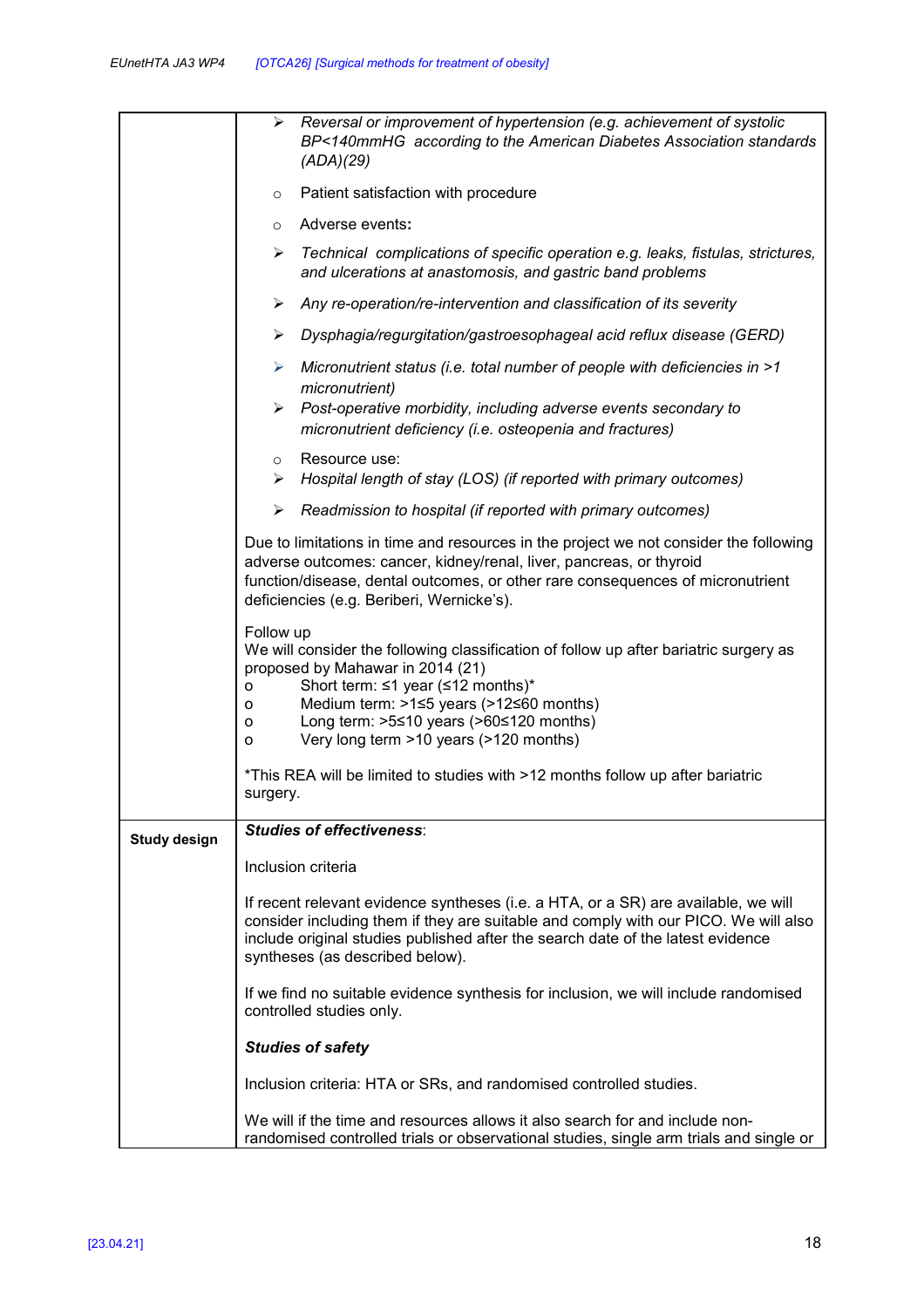| multiple arm prospective registry based data from national, regional, or hospital<br>level registries.                                                                                    |
|-------------------------------------------------------------------------------------------------------------------------------------------------------------------------------------------|
| Exclusion criteria:                                                                                                                                                                       |
| Study designs other than those listed above, and with data collected from other<br>sources than registries (e.g. through chart review, electronic health records, or<br>patient surveys). |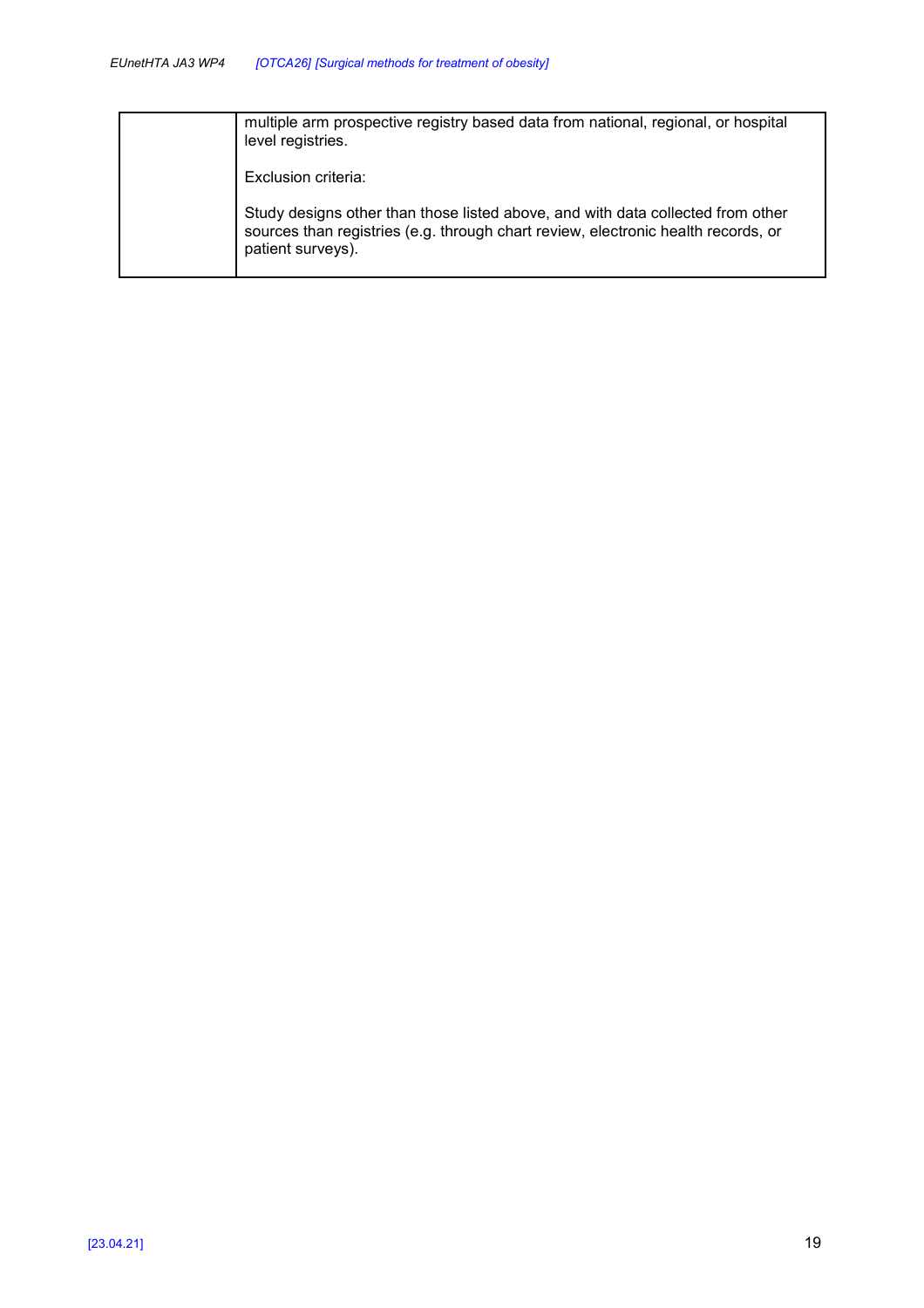# **3 Communication and collaboration**

*Table 3-1: Communication* 

| <b>Communication</b><br><b>Type</b>        | <b>Description</b>                                                                     | <b>Date</b> | Format                       | <b>Participants/Distribution</b>                                                          |
|--------------------------------------------|----------------------------------------------------------------------------------------|-------------|------------------------------|-------------------------------------------------------------------------------------------|
| Scoping                                    | To internally discuss and<br>reach consensus on the<br>scoping.                        | 07/01/2020  | E-meeting                    | Author(s), co-author(s),<br>dedicated reviewers,<br>project manager (external<br>experts) |
|                                            | To discuss the preliminary<br>PICOs with representatives<br>from patient organisations | <b>TBD</b>  | Skype/e-mail                 | Author(s), co-author(s),<br>manufacturer(s), project<br>manager                           |
|                                            | Fact check of the draft<br>project plan by the<br>manufacturers                        | <b>TBD</b>  | F-mail                       | Author(s), Co-author(s),<br>dedicated reviewer(s),<br>project manager                     |
| Feedback on<br>draft project plan          | To discuss comments of<br>dedicated reviewers, clinical<br>experts, manufacturers.     | <b>TBD</b>  | E-mail                       | Author(s), project<br>manager, manufacturers                                              |
| First draft of the<br>rapid<br>assessment  | To discuss comments of<br>dedicated reviewers                                          | <b>TBD</b>  | E-meetings may be<br>planned | Author(s), co-author(s),<br>dedicated reviewers                                           |
| Second draft of<br>the rapid<br>assessment | To discuss comments from $\geq$<br>2 external clinical experts<br>and manufacturers    | <b>TBD</b>  | E-meetings may be<br>planned | Author(s), co-author(s),<br>dedicated reviewers:<br>external experts.<br>manufacturers    |

## **3.1 Dissemination plan**

The final rapid assessment will be published on the EUnetHTA website: http://eunethta.eu/rapidreas/ .

All stakeholders and contributors are informed about the publication of the final assessment by the project manager.

We plan to publish the assessment as a journal paper in a peer-reviewed international journal, and present the findings at a conference.

## **3.2 Collaboration with stakeholders**

#### 3.2.1 Collaboration with manufacturer(s)

Manufacturers will be provided the opportunity to review the preliminary PICO. Those manufacturers that have signed a Confidentiality Undertaking will also be provided the opportunity to undertake a fact check of the draft project plan, and of the draft assessment. Only manufacturers with devices that are CE approved will be considered. There will be no further manufacturer involvement in the project.

#### 3.2.2 Collaboration with other stakeholders

We will seek collaboration with patient organisations to get insight into patient experiences of obesity surgery, their input on outcomes selected for this assessment, and possibly also ask patient or patient representatives to comment on the readability of the 2nd draft review, as well as of a brief (1-2 pages) plain language summary of the report. We plan to engage with the newly formed European Coalition of People Living with Obesity, the Norwegian patient organisation for people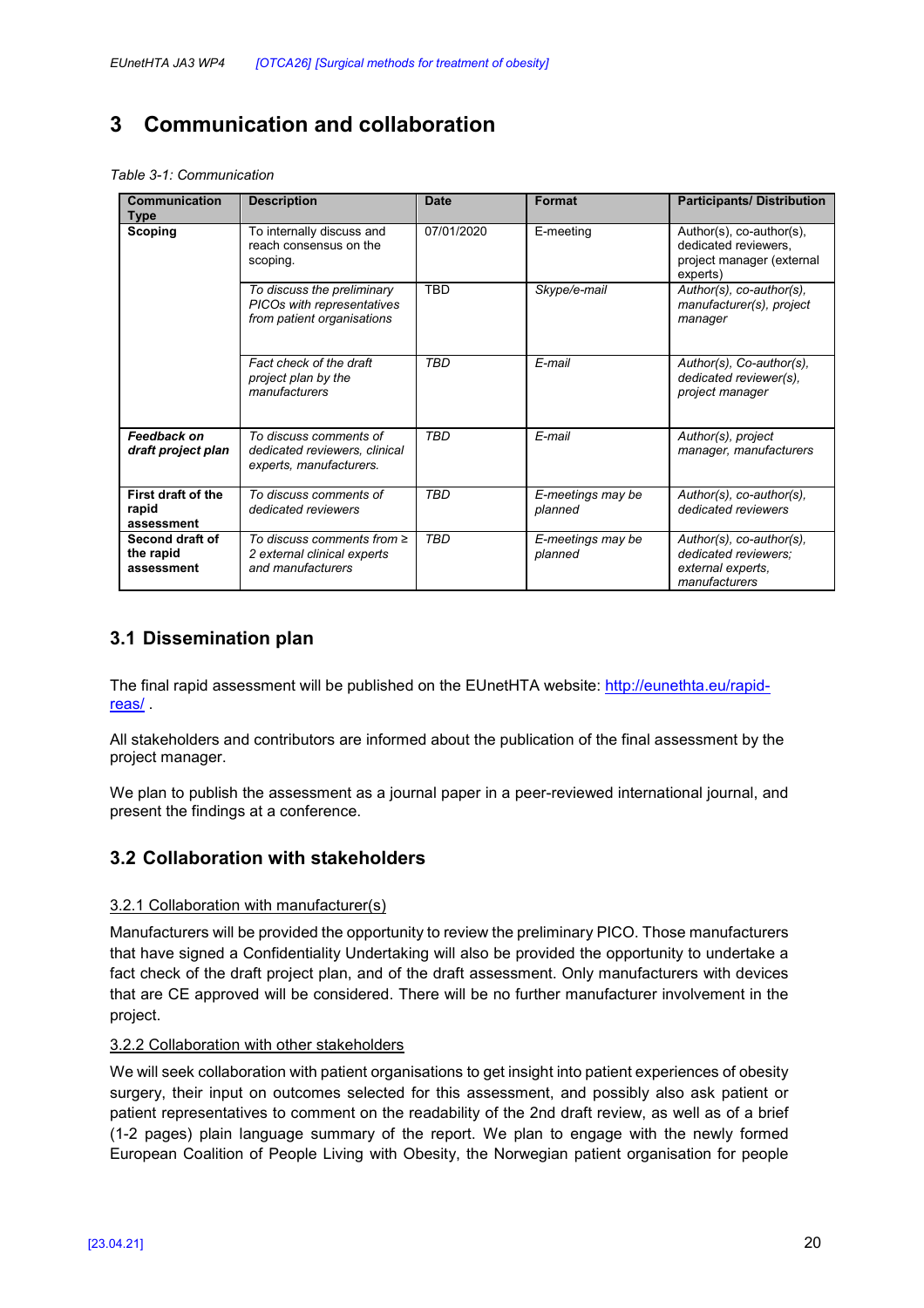living with obesity, as well as the International Federation for the Surgery of obesity and metabolic disorders (IFSO)

#### 3.2.3 Collaboration with EUnetHTA WPs

For the individual rapid assessment, some collaboration with other WPs is planned: WP7 [Implementation] will be informed of the project, in order to prepare activities to improve national uptake of the final assessment. Feedback on the WP4 REA process will be asked from the involved parties by WP6 [Quality Management], and this information will be processed by WP6 to improve the quality of the process and output.

#### 3.2.4 Conflict of interest and confidentiality management

All authors, co-authors, dedicated reviewers, observers, external experts (health care professionals, patients or patient representatives) involved in the production of this assessment have declared they have no conflicts of interest in relation to the technology and comparator(s) assessed according to the EUnetHTA declaration of interest (DOI) form, which was evaluated following the EUnetHTA Procedure Guidance for handling DOI form (https://eunethta.eu/doi).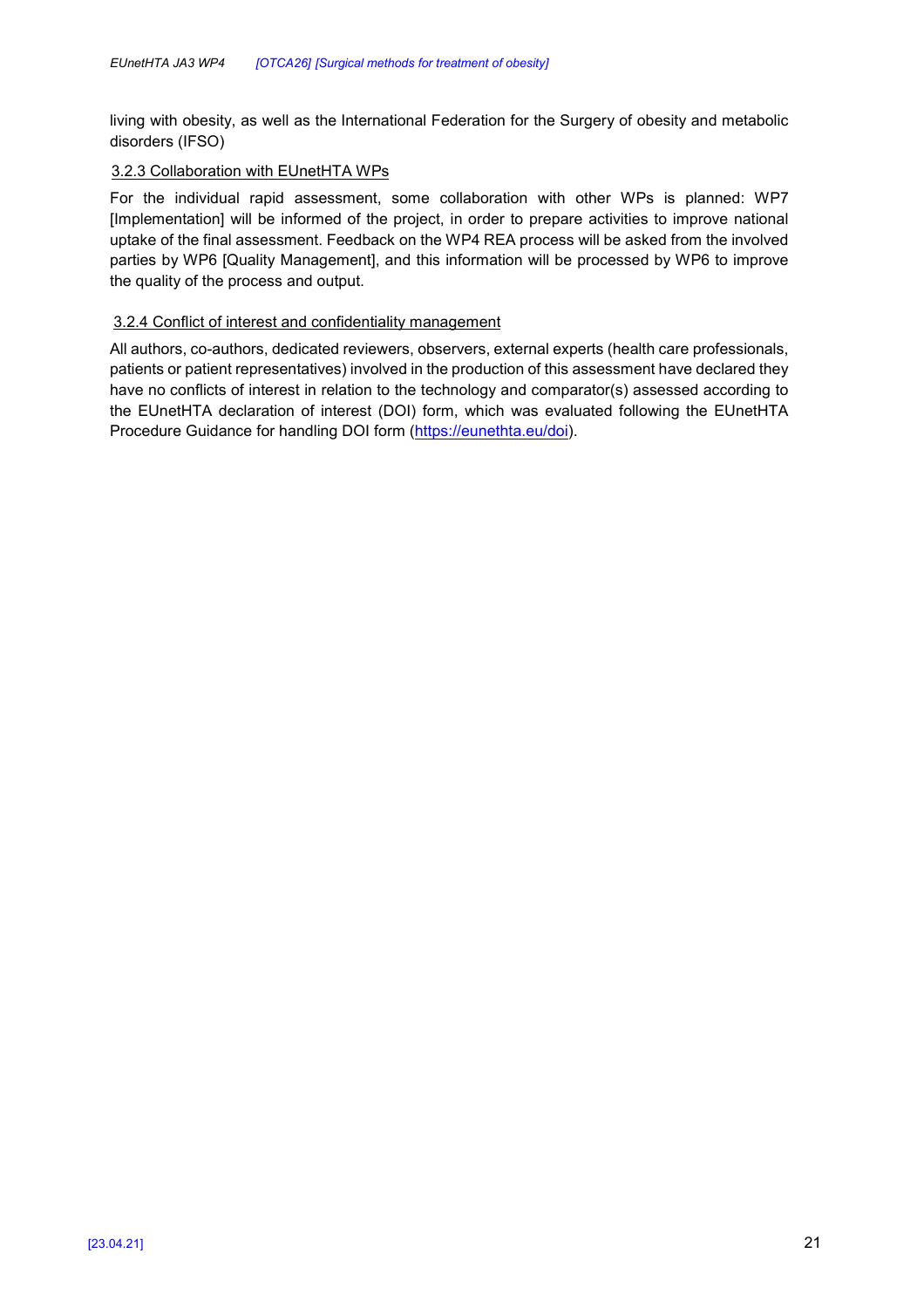# **4 References**

1. Arterburn D, Wellman R, Emiliano A, Smith SR, Odegaard AO, Murali S, et al. Comparative Effectiveness and Safety of Bariatric Procedures for Weight Loss: A PCORnet Cohort Study. Ann Intern Med. 2018;169(11):741- 50.

2. Courcoulas AP, King WC, Belle SH, Berk P, Flum DR, Garcia L, et al. Seven-Year Weight Trajectories and Health Outcomes in the Longitudinal Assessment of Bariatric Surgery (LABS) Study. JAMA Surg. 2018;153(5):427- 34.

3. European network for health technology ssessment (EUnetHTA). HTA core model for rapid relative effectiveness assessment. EUnetHTA; 2015.

4. Colquitt JL, Pickett K, Loveman E, Frampton GK. Surgery for weight loss in adults. Cochrane Database of Systematic Reviews. 2014(8).

5. O'Brien P, Hindle, A, Brennan, L, Skinner, S, Burton, P, Smith, A et al. Long-Term Outcomes After Bariatric Surgery: a Systematic Review and Meta-analysis of Weight Loss at 10 or More Years for All Bariatric Procedures and a Single-Centre Review of 20-Year Outcomes After Adjustable Gastric Banding. Obes Surg. 2019;29(1):3-14.

6. Louwagie P NM, Dossche D, Camberlin C, ten Geuzendam B, Van den Heede K, et al. Bariatric surgery: an HTA report on the efficacy, safety and cost-effectiveness. Brussels: 2019.

: Belgian Health Care Knowledge Centre (KCE) 2019.

7. HAS Datpad. Surgical treatment of severe and massive obesity by one anastomosis gastric bypass. HAS; 2019.

8. Ollendorf DA, Shore KK, Cameron, C, Weissberg, J, Loos, AM, Synnott, P et al. . Controversies in obesity treatment. California, USA: Institute for Clinical and Economic Review; 2015.

9. Robinson KA, Whitlock EP, Oneil ME, Anderson JK, Hartling L, Dryden DM, et al. Integration of existing systematic reviews into new reviews: identification of guidance needs. Systematic Reviews. 2014;3(1):60.

10. Whitlock EP, Lin JS, Chou R, Shekelle P, Robinson KA. Using Existing Systematic Reviews in Complex Systematic Reviews. Annals of Internal Medicine. 2008;148(10):776-82.

11. Shea BJ, Reeves BC, Wells G, Thuku M, Hamel C, Moran J, et al. AMSTAR 2: a critical appraisal tool for systematic reviews that include randomised or non-randomised studies of healthcare interventions, or both. BMJ. 2017;358:j4008-j.

12. Liberati A, Altman DG, Tetzlaff J, Mulrow C, Gøtzsche PC, Ioannidis JPA, et al. The PRISMA statement for reporting systematic reviews and meta-analyses of studies that evaluate healthcare interventions: explanation and elaboration. 2009;339:b2700.

13. Coulman K, Hopkins, J, Brookes, ST, Chalmers, K, Main, B, Owen-Smith, A et al. A Core Outcome Set for the Benefits and Adverse Events of Bariatric and Metabolic Surgery: The BARIACT Project. PLOS Medicine. 2016;13(11):e1002187.

14. Guyatt GH, Oxman AD, Kunz R, Vist GE, Falck-Ytter Y, Schünemann HJ, et al. What is "quality of evidence" and why is it important to clinicians? BMJ. 2008;336(7651):995-8.

15. Cochrane Collaboration. Cochrane Handbook for Systematic Reviews of Interventions: The Cochrane Collaboration; 2019.

16. Cochrane Effective Practice and Organisation of Care group (EPOC). Suggested risk of bias for EPOC reviews 2017 [

17. Sterne JAC HM, Reeves BC, Savović J, Berkman ND, Viswanathan M, et al. ROBINS-I: a tool for assessing risk of bias in non-randomized studies of interventions. . BMJ 2016;355(i4919 ).

18. The Nordic Cochrane Centre. Review Manager (RevMan). Version 53 Copenhagen: : The Nordic Cochrane Centre, The Cochrane Collaboration; 2014.

19. Cuello-Garcia CA. The Role of randomised and non-randomised studies in knowledge synthesis of health interventions. Ontarieo, Canada: McMaster University; 2017.

20. Centers for disease control and prevention (CDC). Defining adult overweight and obesity: CDC; 2020 [

21. Mahawar KK. Defining Short-term, Medium-term, Long-term, and Very Long-term Follow-up After Bariatric Surgery. Obes Surg. 2018;28(5):1425-6.

22. Digitizer E.

23. Wan X, Wang W, Liu J, Tong T. Estimating the sample mean and standard deviation from the sample size, median, range and/or interquartile range. BMC Medical Research Methodology. 2014;14(1):135.

24. Guyatt G, Oxman AD, Akl EA, Kunz R, Vist G, Brozek J, et al. GRADE guidelines: 1. Introduction—GRADE evidence profiles and summary of findings tables. Journal of Clinical Epidemiology. 2011;64(4):383-94.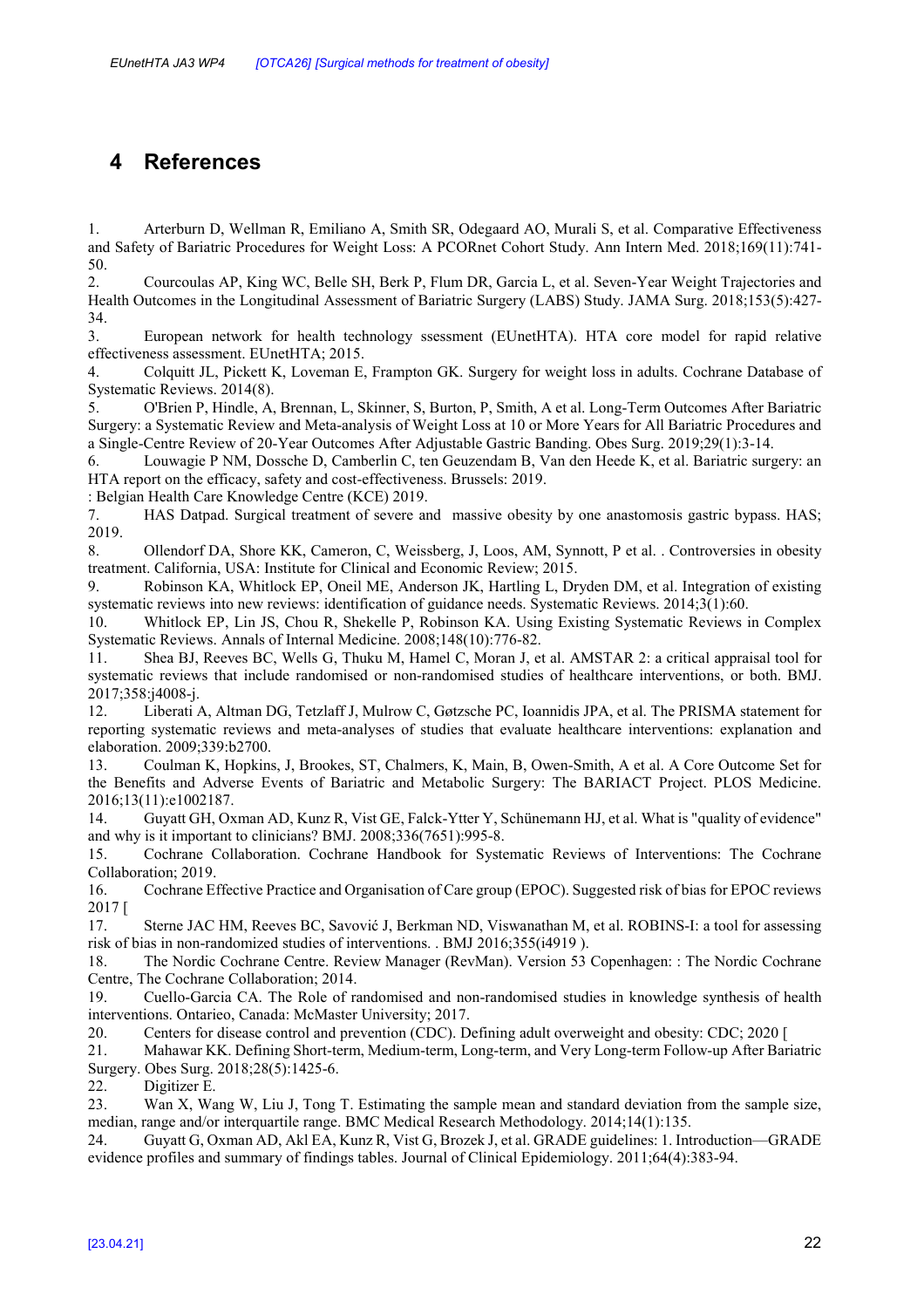25. Cochrane Effective Practice and Organisation of Care Group (EPOC). Worksheets for preparing summary of findings tables using GRADE 2017 [

26. Analytics C. EndNote

Philadlphia, PA.

27. Covidence systematic review software. Melbourne, Australia: Veritas Health Innovation; 2015.<br>28. Evidence Prime I. GRADEpro GDT: GRADEpro Guideline Development Tool [Software

Evidence Prime I. GRADEpro GDT: GRADEpro Guideline Development Tool [Software]. . Canada: McMaster University 2015.<br>29. 10. Cardiovascula

10. Cardiovascular Disease and Risk Management: <em>Standards of Medical Care in Diabetes— 2020</em>. 2020;43(Supplement 1):S111-S34.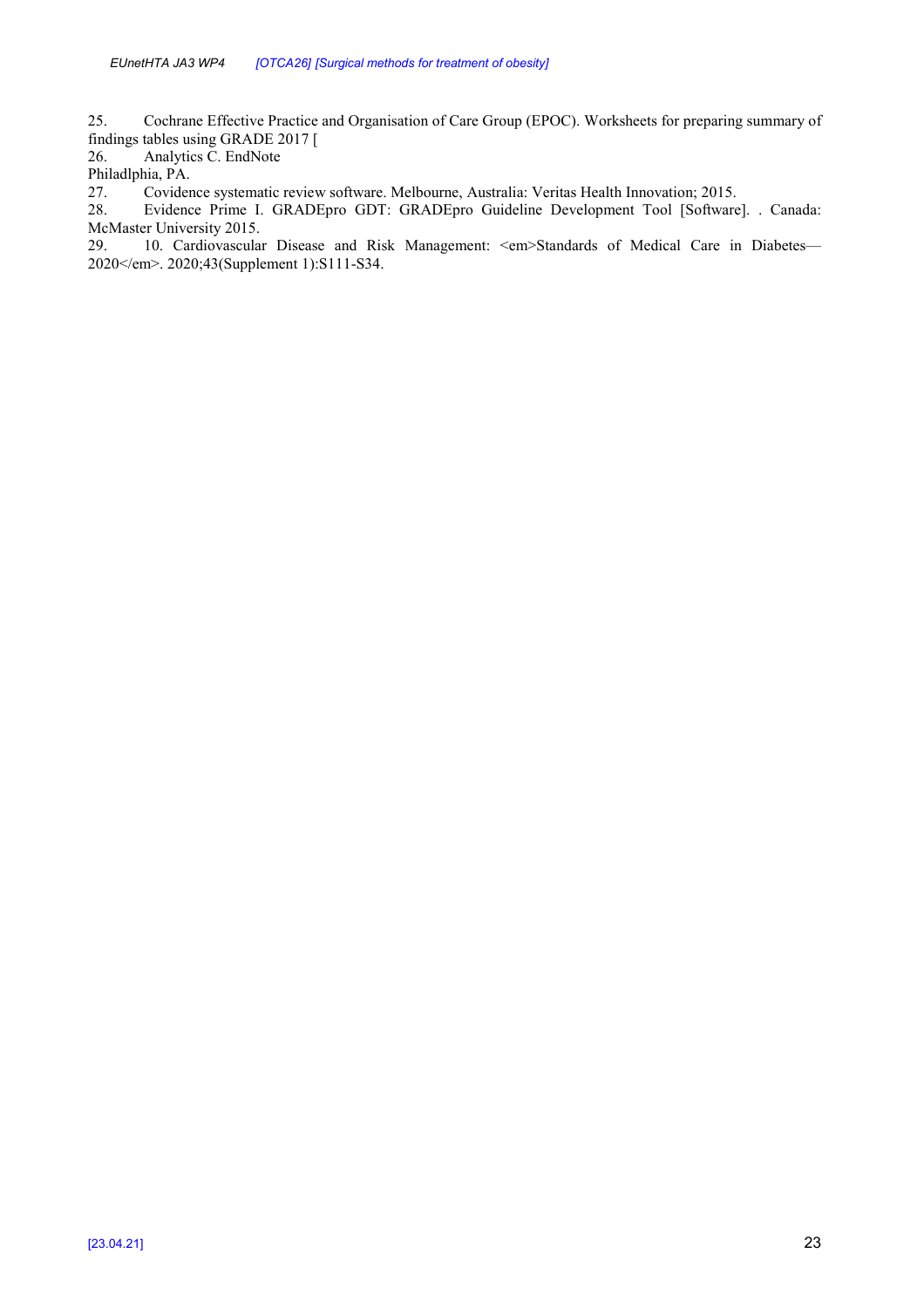# **5 Appendix A**

## **5.1 Selected Assessment Elements**

The table shows the assessment elements and the translated research questions that will be addressed in the assessment. They are based on the assessment elements contained in the 'Model for Rapid Relative Effectiveness Assessment'. Additionally, assessment elements from other HTA Core Model Applications (for medical and surgical interventions, for diagnostic technologies or for screening) have been screened and included/ merged with the existing questions if deemed relevant.

|  | Table 5-1: Selected Assessment Elements |  |
|--|-----------------------------------------|--|
|  |                                         |  |

| ID    | <b>Topic</b>               | <b>Topic</b>                                  | <b>Relevance in this</b>                                | <b>Mandatory</b> | Research question(s) or reason                                             |
|-------|----------------------------|-----------------------------------------------|---------------------------------------------------------|------------------|----------------------------------------------------------------------------|
|       |                            | <b>Issue</b>                                  | assessment                                              | (M) or non-      | for non-relevance of 'mandatory'                                           |
|       |                            |                                               | [Yes – critical,                                        | mandatory        | elements                                                                   |
|       |                            |                                               | Yes or No]                                              | (NM)             |                                                                            |
| B0001 |                            |                                               | Description and technical characteristics of technology |                  | What are the surgical alternatives for                                     |
|       | Features of<br>the         | What is the technology<br>and the             |                                                         |                  | managing obesity?                                                          |
|       | technology                 | comparator(s)?                                |                                                         | M                |                                                                            |
|       | and                        |                                               |                                                         |                  |                                                                            |
|       | comparators                |                                               |                                                         |                  |                                                                            |
| B0002 | Features of                | Whatr are the rsiks                           |                                                         |                  | What are the claimed benefits, and                                         |
|       | the                        | and benefits of the                           |                                                         |                  | potential risks, of the different                                          |
|       | technology                 | different technologies?                       |                                                         |                  | surgical procedures relative to each                                       |
|       | and<br>comparators         |                                               |                                                         |                  | other?                                                                     |
| A0020 | Regulatory                 | For which indications                         |                                                         |                  | For which indications has the                                              |
|       | <b>Status</b>              | has the technology                            |                                                         |                  | adjustable gastric band received                                           |
|       |                            | received marketing                            |                                                         |                  | marketing authorisation or CE                                              |
|       |                            | authorisation or CE                           |                                                         |                  | marking?                                                                   |
|       |                            | marking?                                      |                                                         | M                |                                                                            |
|       |                            |                                               |                                                         |                  |                                                                            |
|       |                            | [This assessment                              |                                                         |                  |                                                                            |
|       |                            | element can be placed<br>either in the TEC OR |                                                         |                  |                                                                            |
|       |                            | in the CUR domain]                            |                                                         |                  |                                                                            |
| B0002 | Features of                | What is the claimed                           |                                                         |                  | Combined with B0001                                                        |
|       | the                        | benefit of the                                |                                                         |                  |                                                                            |
|       | technology                 | technology in relation                        |                                                         | M                |                                                                            |
|       | and                        | to the comparator(s)?                         |                                                         |                  |                                                                            |
| B0003 | comparators<br>Features of | What is the phase of                          |                                                         |                  | Combined with A0011                                                        |
|       | the                        | development and                               |                                                         |                  |                                                                            |
|       | technology                 | implementation of the                         |                                                         | <b>NM</b>        |                                                                            |
|       |                            | technology and the                            |                                                         |                  |                                                                            |
|       |                            | comparator(s)?                                |                                                         |                  |                                                                            |
| B0004 | Features of                | Who administers the                           |                                                         |                  | Who undertakes the different                                               |
|       | the                        | technology and the<br>comparator(s) and in    |                                                         |                  | bariatric surgical procedures and in<br>what context and level of care are |
|       | technology                 | what context and level                        |                                                         | М                | they provided?                                                             |
|       |                            | of care are they                              |                                                         |                  |                                                                            |
|       |                            | provided?                                     |                                                         |                  |                                                                            |
| B0008 | Investments                | What kind of special                          |                                                         |                  |                                                                            |
|       | and tools                  | premises are needed                           |                                                         |                  |                                                                            |
|       | required to                | to use the technology                         |                                                         | ΝM               |                                                                            |
|       | use the<br>technology      | and the<br>comparator(s)?                     |                                                         |                  |                                                                            |
| B0009 | Investments                | What equipment and                            |                                                         |                  |                                                                            |
|       | and tools                  | supplies are needed to                        |                                                         |                  |                                                                            |
|       | required to                | use the technology                            |                                                         | <b>NM</b>        |                                                                            |
|       | use the                    | and the                                       |                                                         |                  |                                                                            |
|       | technology                 | comparator(s)?                                |                                                         |                  |                                                                            |
| A0021 | Regulatory                 | What is the                                   |                                                         |                  | Combined with A0011                                                        |
|       | <b>Status</b>              | reimbursement status                          |                                                         |                  |                                                                            |
|       |                            | of the technology?                            |                                                         | ΝM               |                                                                            |
|       |                            |                                               |                                                         |                  |                                                                            |
|       |                            | [This assessment                              |                                                         |                  |                                                                            |
|       |                            | element can be placed                         |                                                         |                  |                                                                            |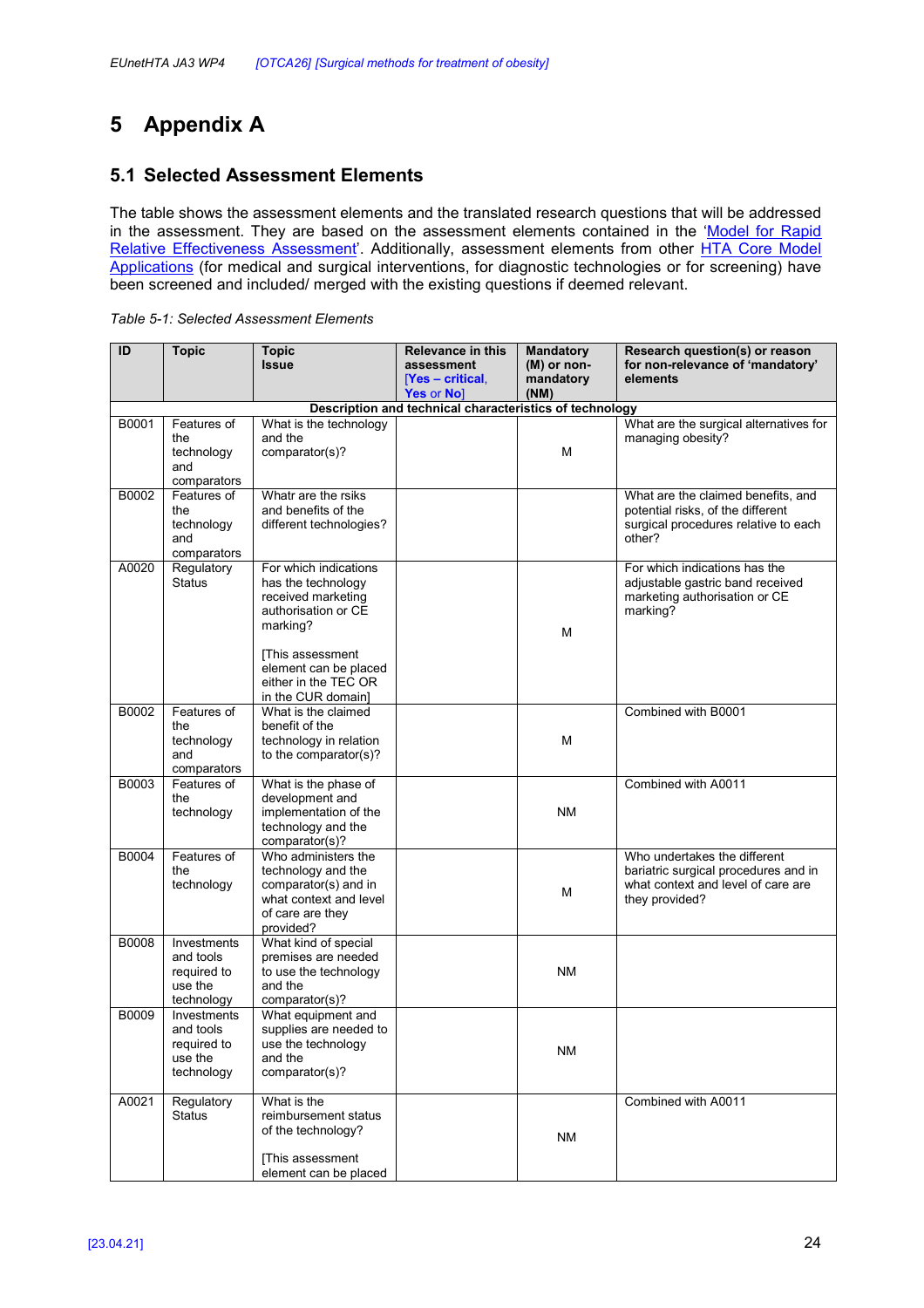| ID    | <b>Topic</b>         | <b>Topic</b>                                | <b>Relevance in this</b>                     | <b>Mandatory</b>                 | Research question(s) or reason                                            |                                      |
|-------|----------------------|---------------------------------------------|----------------------------------------------|----------------------------------|---------------------------------------------------------------------------|--------------------------------------|
|       |                      | <b>Issue</b>                                | assessment<br>[Yes – critical,<br>Yes or No] | (M) or non-<br>mandatory<br>(NM) | for non-relevance of 'mandatory'<br>elements                              |                                      |
|       |                      | either in the TEC OR                        |                                              |                                  |                                                                           |                                      |
|       |                      | in the CUR domain]                          | Health problem and current use of technology |                                  |                                                                           |                                      |
| A0002 | Target               | What is the disease or                      |                                              |                                  | What health condition is included in                                      |                                      |
|       | Condition            | health condition in the                     |                                              | м                                | the scope of this assessment?                                             |                                      |
|       |                      | scope of this                               |                                              |                                  |                                                                           |                                      |
| A0003 | Target               | assessment?<br>What are the known           |                                              |                                  | What are the known risk factors for                                       |                                      |
|       | Condition            | risk factors for the                        |                                              | <b>NM</b>                        | obesity?                                                                  |                                      |
|       |                      | disease or health                           |                                              |                                  |                                                                           |                                      |
|       | Target               | condition?<br>What is the natural           |                                              |                                  |                                                                           |                                      |
| A0004 | Condition            | course of the disease                       |                                              |                                  | What is the natural course of obesity<br>and specifically in patients wth |                                      |
|       |                      | or health condition?                        |                                              |                                  | BMI≥35 and comorbidities, and in                                          |                                      |
|       |                      |                                             |                                              | м                                | patients with BMI ≥30 and T2DM                                            |                                      |
|       |                      |                                             |                                              |                                  | who have not achieved durable                                             |                                      |
|       |                      |                                             |                                              |                                  | improvement in glycaemic control<br>(with co-morbidities) with reasonable |                                      |
|       |                      |                                             |                                              |                                  | non-surgical methods.                                                     |                                      |
| A0005 | Target               | What are the                                |                                              |                                  | What are the main symptoms or                                             |                                      |
|       | Condition            | symptoms and the<br>burden of disease or    |                                              | M                                | consequences of obesity for<br>patients?                                  |                                      |
|       |                      | health condition for the                    |                                              |                                  |                                                                           |                                      |
|       |                      | patient?                                    |                                              |                                  |                                                                           |                                      |
| A0006 | Target               | What are the                                |                                              |                                  | What is the burden of obesity and                                         |                                      |
|       | Condition            | consequences of the<br>disease or health    |                                              | <b>NM</b>                        | specifically obesity in those with<br>comorbidities including T2DM for    |                                      |
|       |                      | condition for the                           |                                              |                                  | society (prevalence, incidence,                                           |                                      |
|       |                      | society?                                    |                                              |                                  | costs)?                                                                   |                                      |
| A0024 | Current              | How is the disease or                       |                                              |                                  | How are obesity and T2DM currently                                        |                                      |
|       | Management<br>of the | health condition<br>currently diagnosed     |                                              |                                  | diagnosed in clinical guidelines and<br>in practice?                      |                                      |
|       | Condition            | according to published                      |                                              | M                                |                                                                           |                                      |
|       |                      | guidelines and in                           |                                              |                                  |                                                                           |                                      |
| A0025 | Current              | practice?<br>How is the disease or          |                                              |                                  | How are obesity and specifically                                          |                                      |
|       | Management           | health condition                            |                                              |                                  | obesity in those with comorbidities                                       |                                      |
|       | of the               | currently managed                           |                                              | м                                | including T2DM managed in clinical                                        |                                      |
|       | Condition            | according to published                      |                                              |                                  | guidelines and in practice?                                               |                                      |
|       |                      | guidelines and in<br>practice?              |                                              |                                  |                                                                           |                                      |
| A0007 | Target               | What is the target                          |                                              |                                  | What is the target population(s) in                                       |                                      |
|       | Population           | population in this                          |                                              | м                                | this assessment?                                                          |                                      |
| A0023 | Target               | assessment?<br>How many people              |                                              |                                  | Combined with A0006                                                       |                                      |
|       | Population           | belong to the target                        |                                              | м                                |                                                                           |                                      |
|       |                      | population?                                 |                                              |                                  |                                                                           |                                      |
| A0011 | <b>Utilisation</b>   | How much are the                            |                                              | M (NM for                        | What is the current use and                                               |                                      |
|       |                      | technologies utilised?                      |                                              | diagnostics)                     | reimbursement status of the different<br>bariatric procedures in Europe?  |                                      |
|       |                      |                                             | <b>Clinical effectiveness</b>                |                                  |                                                                           |                                      |
| D0001 | Mortality            | What is the expected                        | <b>YES-critical</b>                          |                                  | What is the relative effect of the                                        |                                      |
|       |                      | beneficial effect of the<br>intervention on |                                              | м                                | different bariatric surgical                                              |                                      |
|       |                      | mortality?                                  |                                              |                                  | procedures on mortality?                                                  |                                      |
| D0005 | Morbidity            | How does the                                | <b>YES-critical</b>                          |                                  | What is the relative effect of the                                        |                                      |
|       |                      | technology affect                           |                                              |                                  | different bariatric surgical                                              |                                      |
|       |                      | symptoms and<br>findings (severity,         |                                              | м                                | procedures on weight loss, and<br>diabetes control?                       |                                      |
|       |                      | frequency) of the                           |                                              |                                  |                                                                           |                                      |
|       |                      | disease or health                           |                                              |                                  |                                                                           |                                      |
|       |                      | condition?                                  |                                              |                                  |                                                                           |                                      |
| D0006 | Morbidity            | How does the<br>technology affect           | <b>YES-critical</b>                          |                                  | What is the effect of the different<br>bariatric surgical procedures on   |                                      |
|       |                      | progression (or                             |                                              |                                  |                                                                           | progression of obesity including the |
|       |                      | recurrence) of the                          |                                              | м                                | development or worsening of                                               |                                      |
|       |                      | disease or health                           |                                              |                                  | comorbidities?                                                            |                                      |
| D0011 | Function             | condition?<br>What is the effect of         | <b>YES-critical</b>                          |                                  | What is the relative effect of the                                        |                                      |
|       |                      | the technology on                           |                                              | М                                | different bariatric surgical                                              |                                      |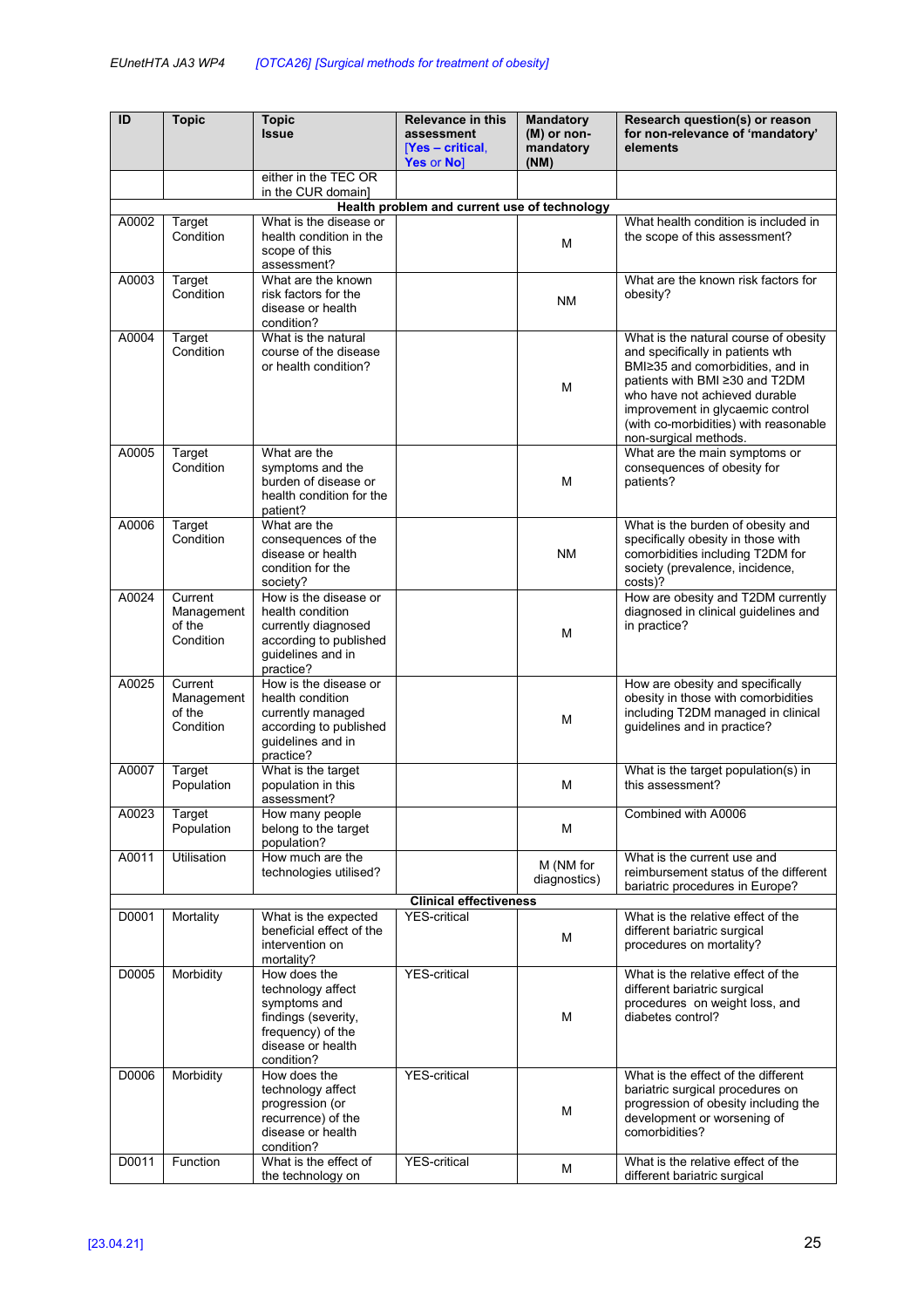| ID    | <b>Topic</b>                          | <b>Topic</b><br><b>Issue</b>                                                                                                   | <b>Relevance in this</b><br>assessment | <b>Mandatory</b><br>(M) or non-                                    | Research question(s) or reason<br>for non-relevance of 'mandatory'                                                                                                                                                                                            |
|-------|---------------------------------------|--------------------------------------------------------------------------------------------------------------------------------|----------------------------------------|--------------------------------------------------------------------|---------------------------------------------------------------------------------------------------------------------------------------------------------------------------------------------------------------------------------------------------------------|
|       |                                       |                                                                                                                                | $Yes$ – critical,<br>Yes or No]        | mandatory<br>(NM)                                                  | elements                                                                                                                                                                                                                                                      |
|       |                                       | patients' body<br>functions?                                                                                                   |                                        |                                                                    | procedures on cardiovascular risk<br>(e.g. diabetes, hypertension, hyper-<br>lipidemia), gastroesophageal acid<br>reflux disease, and micronutrient<br>deficiency)?                                                                                           |
| D0016 | Function                              | How does the use of<br>technology affect<br>activities of daily<br>living?                                                     |                                        | <b>NM</b>                                                          |                                                                                                                                                                                                                                                               |
| D0012 | Health-<br>related<br>quality of life | What is the effect of<br>the technology on<br>generic health-related<br>quality of life?                                       | <b>YES-critical</b>                    | м                                                                  | Do the bariatric surgical procedures<br>differ in their effect on generic health<br>related quality of life?                                                                                                                                                  |
| D0013 | Health-<br>related<br>quality of life | What is the effect of<br>the technology on<br>disease-specific<br>quality of life?                                             | <b>YES-critical</b>                    | М                                                                  | Do the bariatric surgical procedures<br>differ in their effect on disease<br>specific quality of life?                                                                                                                                                        |
| D0017 | Patient<br>satisfaction               | Were patients satisfied<br>with the technology?                                                                                |                                        | <b>NM</b>                                                          | Do the bariatric surgical procedures<br>differ in their effect on patient<br>satisfaction?                                                                                                                                                                    |
|       |                                       |                                                                                                                                | <b>Safety</b>                          |                                                                    |                                                                                                                                                                                                                                                               |
| C0008 | Patient<br>safety                     | How safe is the<br>technology in relation<br>to the comparator(s)?                                                             | Yes-critical                           | м                                                                  | What is the comparative safety of<br>the different bariatric surgery<br>procedures?                                                                                                                                                                           |
| C0002 | Patient<br>safety                     | Are the harms related<br>to dosage or<br>frequency of applying<br>the technology?                                              | Yes                                    | <b>NM</b>                                                          | Do the harms of the different<br>bariatric surgical procedures relate<br>to by whom they are performed (by<br>high vs. low volume providers<br>(provider level)?                                                                                              |
| C0004 | Patient<br>safety                     | How does the<br>frequency or severity<br>of harms change over<br>time or in different<br>settings?                             | Yes                                    | М                                                                  | Do the frequency or severity of<br>harms with the different bariatric<br>surgical procedures differ depending<br>on when (e.g. different stage of<br>obesity), or where (e.g. low versus<br>high volume hospitals, or private<br>clinics) they are conducted? |
| C0005 | Patient<br>safety                     | What are the<br>susceptible patient<br>groups that are more<br>likely to be harmed<br>through the use of the<br>technology?    | Yes                                    | M                                                                  | Do the susceptible patient groups<br>that are more likely to be harmed<br>differ between the surgical<br>procedures?                                                                                                                                          |
| C0007 | Patient<br>safety                     | Are the technology<br>and comparator(s)<br>associated with user-<br>dependent harms?                                           |                                        | <b>NM</b>                                                          |                                                                                                                                                                                                                                                               |
| B0010 | Safety risk<br>management             | What kind of<br>data/records and/or<br>registry is needed to<br>monitor the use of the<br>technology and the<br>comparator(s)? | Yes                                    | M for medical<br>devices<br>NM for<br>screening and<br>diagnostics | What kind of data/records and or<br>registry is needed to monitor the use<br>of the different surgical procedures?                                                                                                                                            |

## **5.2 Checklist for potential ethical, organisational, patient and social and legal aspects**

 $\mathbf{I}$ 

| <b>Ethical</b>                                                                                                                                                            |           |
|---------------------------------------------------------------------------------------------------------------------------------------------------------------------------|-----------|
| 1.1. Does the introduction of the new technology and its potential use/non-<br>use instead of the defined, existing comparator(s) give rise to any new<br>ethical issues? | <b>No</b> |
| If answered with 'yes', please provide a short statement explaining why.                                                                                                  |           |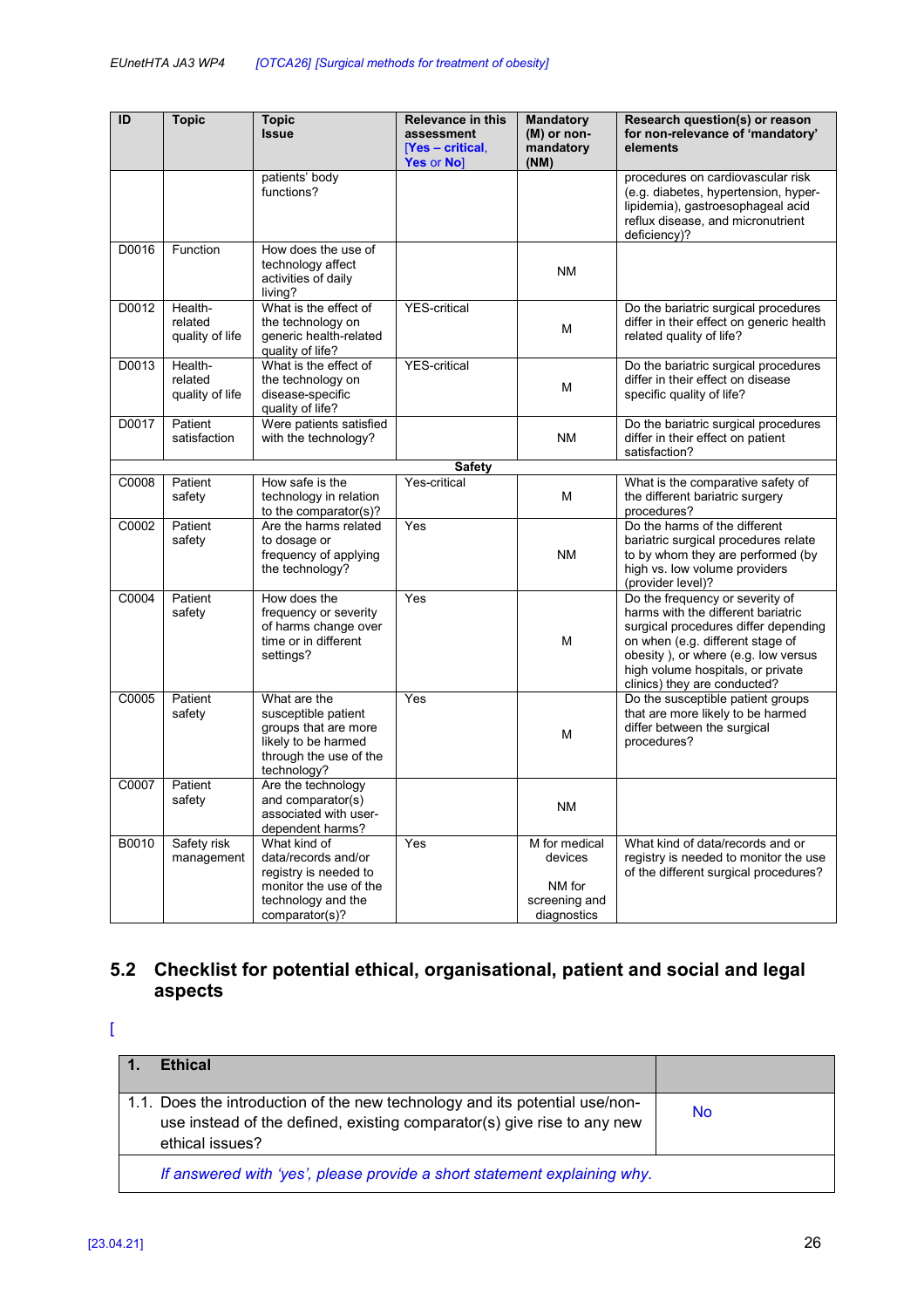|    | Example: Routine introduction of prenatal genetic screening tests, which could lead to pregnancy<br>termination, may cause ethical issues for the couple as well as for the health-care provider.                                                                           |           |  |  |  |
|----|-----------------------------------------------------------------------------------------------------------------------------------------------------------------------------------------------------------------------------------------------------------------------------|-----------|--|--|--|
|    | 1.2. Does comparing the new technology to the defined, existing<br>comparators point to any differences that may be ethically relevant?                                                                                                                                     | <b>No</b> |  |  |  |
|    | If answered with 'yes', please provide a short statement explaining why.                                                                                                                                                                                                    |           |  |  |  |
|    | Example: The marketing authorisation holder claims that its product is superior, but has decided<br>to limit the amount of the new medicine, which means that it has to be rationed and not all<br>patients who need it can receive it. The comparator is freely available. |           |  |  |  |
| 2. | Organisational                                                                                                                                                                                                                                                              |           |  |  |  |
|    | 2.1. Does the introduction of the new technology and its potential use/non-<br>use instead of the defined, existing comparator(s) require<br>organisational changes?                                                                                                        | <b>No</b> |  |  |  |
|    | If answered with 'yes', please provide a short statement explaining why.                                                                                                                                                                                                    |           |  |  |  |
|    | Example: The new intervention requires the establishment of specialised centres for<br>administration.                                                                                                                                                                      |           |  |  |  |
|    | 2.2. Does comparing the new technology to the defined, existing<br>comparator(s) point to any differences that may be organisationally<br>relevant?                                                                                                                         | <b>No</b> |  |  |  |
|    | If answered with 'yes', please provide a short statement explaining why.                                                                                                                                                                                                    |           |  |  |  |
|    | Example: The new technology will replace a surgical intervention, which may lead to excess<br>capacity in relevant areas.                                                                                                                                                   |           |  |  |  |
| 3. | <b>Social</b>                                                                                                                                                                                                                                                               |           |  |  |  |
|    | 3.1. Does the introduction of the new technology and its potential use/non-<br>use instead of the defined, existing comparator(s) give rise to any new<br>social issues?                                                                                                    | No]       |  |  |  |
|    | If answered with 'yes', please provide a short statement explaining why.                                                                                                                                                                                                    |           |  |  |  |
|    | Example: A new technology allows patients to return to the workplace, but since the technology<br>can be seen by co-workers, it may lead to stigmatisation.                                                                                                                 |           |  |  |  |
|    | 3.2. Does comparing the new technology to the defined, existing<br>comparator(s) point to any differences that may be socially relevant?                                                                                                                                    | <b>No</b> |  |  |  |
|    | If answered with 'yes', please provide a short statement explaining why.                                                                                                                                                                                                    |           |  |  |  |
|    | Example: A technology, which is widely used by persons with abuse problems, colours the<br>tongue blue, thus, immediately identifying the user. Comparators do not have this property.                                                                                      |           |  |  |  |
| 4. | Legal                                                                                                                                                                                                                                                                       |           |  |  |  |
|    | 4.1. Does the introduction of the new technology and its potential use/non-<br>use instead of the defined, existing comparator(s) give rise to any legal<br>issues?                                                                                                         | <b>No</b> |  |  |  |
|    | If answered with 'yes', please provide a short statement explaining why.                                                                                                                                                                                                    |           |  |  |  |
|    | Example: The comparator for the new technology is a pharmaceutical that is not licensed for the<br>indication of concern, but is widely in use.                                                                                                                             |           |  |  |  |
|    | 4.2. Does comparing the new technology to the defined, existing<br>comparator(s) point to any differences that may be legally relevant?                                                                                                                                     | <b>No</b> |  |  |  |